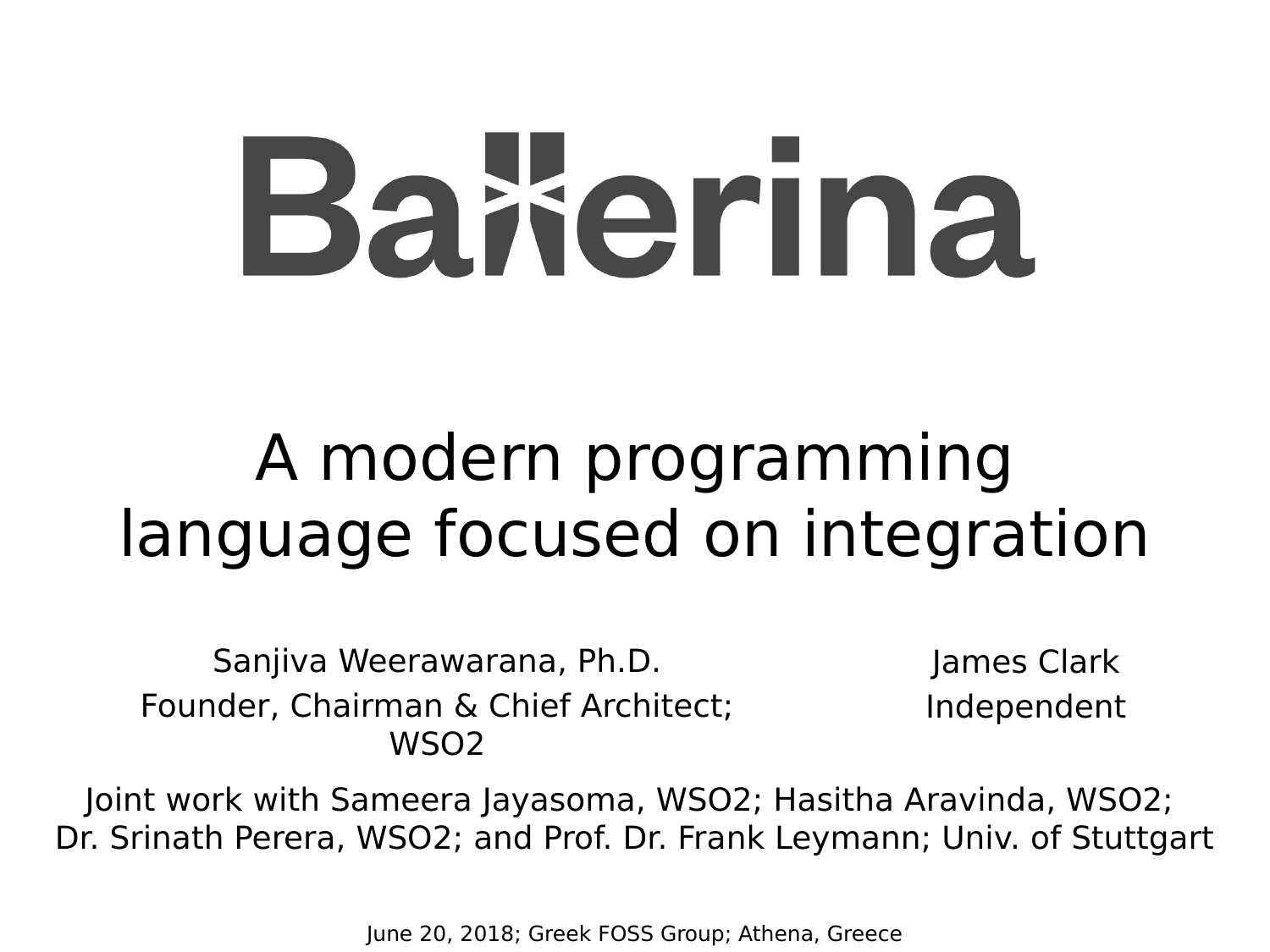## Agenda

- Motivation
- Type system
- Network awareness, security & resiliency
- More than the language
- Implementation
- Future work

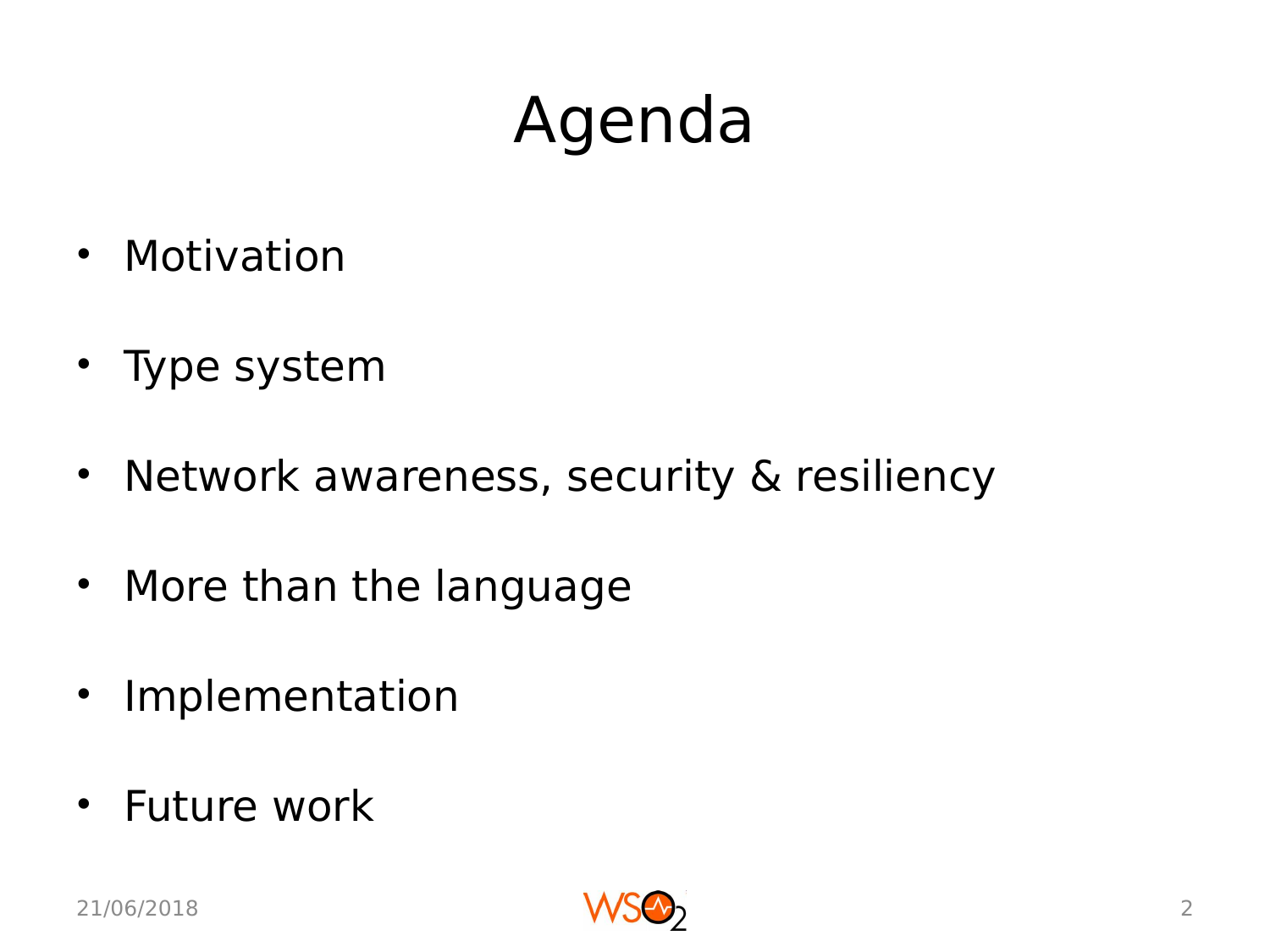# Why yet another language?

- Digital takeover
	- Everything is a network service
	- Produce, not just consume network services
	- Every business has to become a software company
- Integration technology
	- ESBs and more
- Existing mainstream languages
	- Distribution, network data/security are foreign
	- Frameworks galore

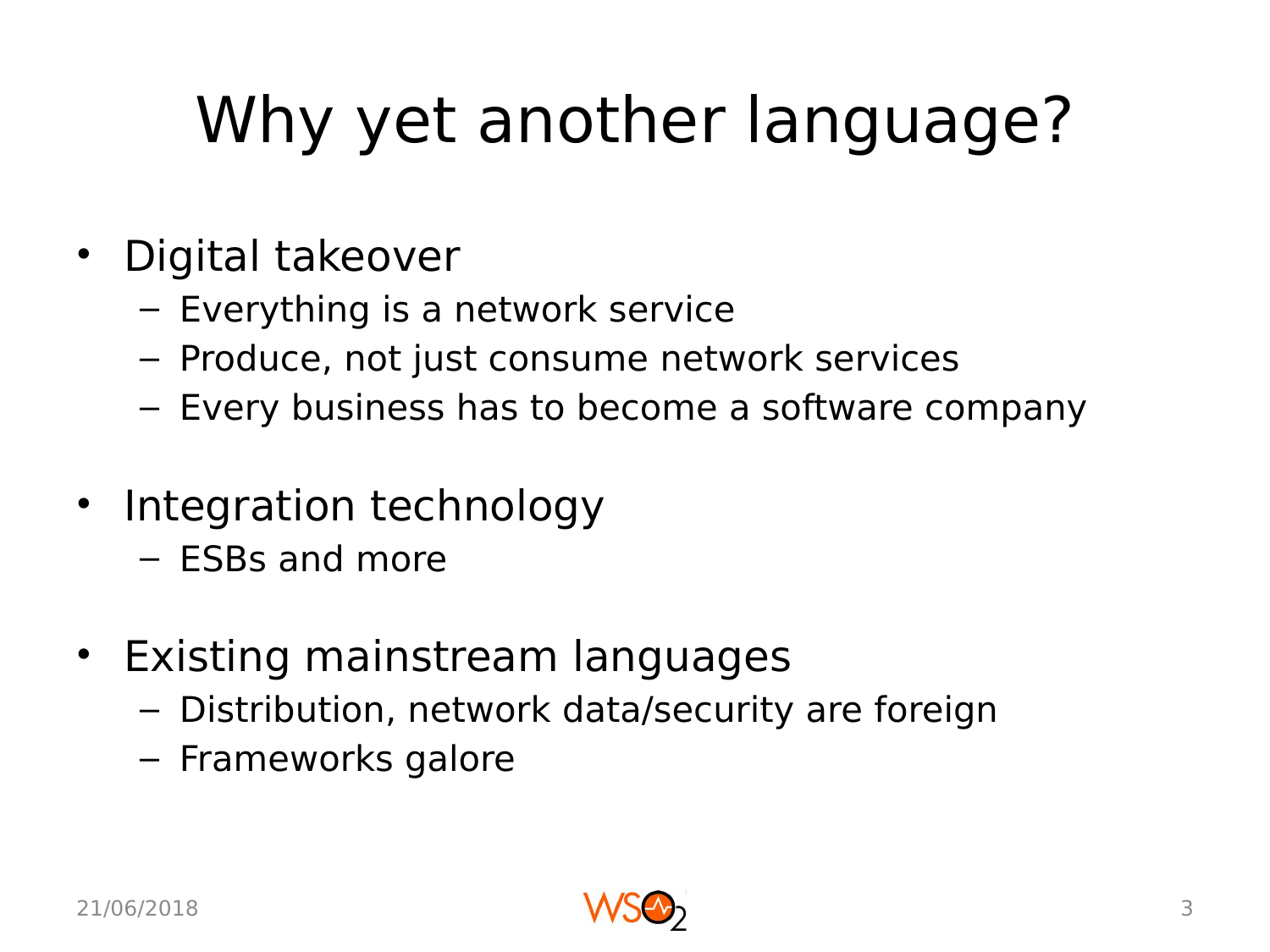## Design inspirations

- London 2012 Olympics opening
- Sequence diagrams
- Many existing language including Java, Go, C, C Rust, Haskell, Kotlin, Da Typescript, Javascript, F Swift, RelaxNG



Source: [https://stillmed.olympic.org/Global/Images/News/2012-07/27/opening\\_cou](https://stillmed.olympic.org/Global/Images/News/2012-07/27/opening_country.jpg) [ntry.jpg](https://stillmed.olympic.org/Global/Images/News/2012-07/27/opening_country.jpg)

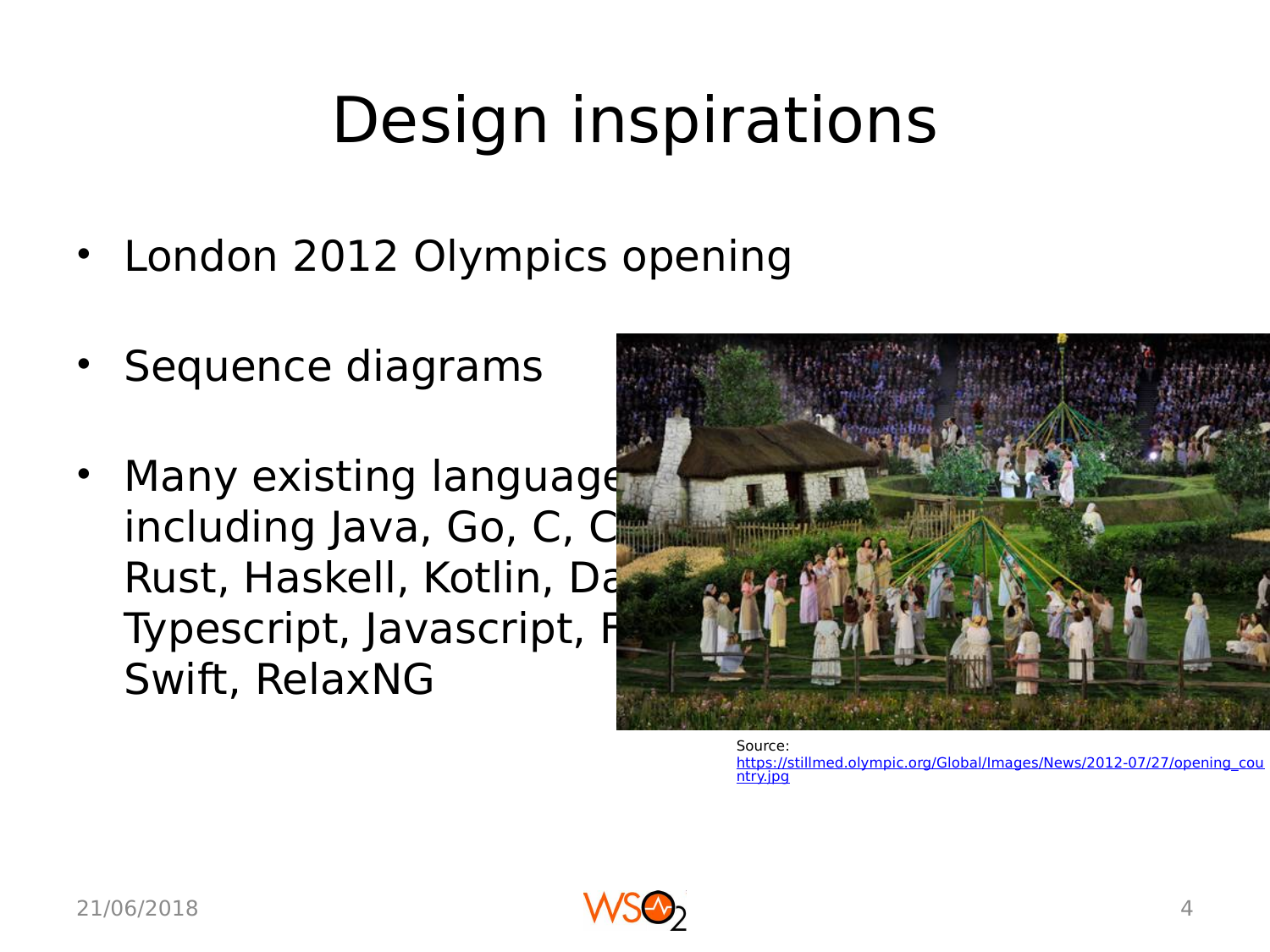# Design principles

- Code, not config, with both text and graphic syntaxes
- Do not try to hide the network
- First class support for network data types
- No room for best practices or "findbugs"
- Make programs secure by default
- Make programs network resilient by default
- No dogmatic programming paradigm
- Mainstream concepts & abstractions, not research

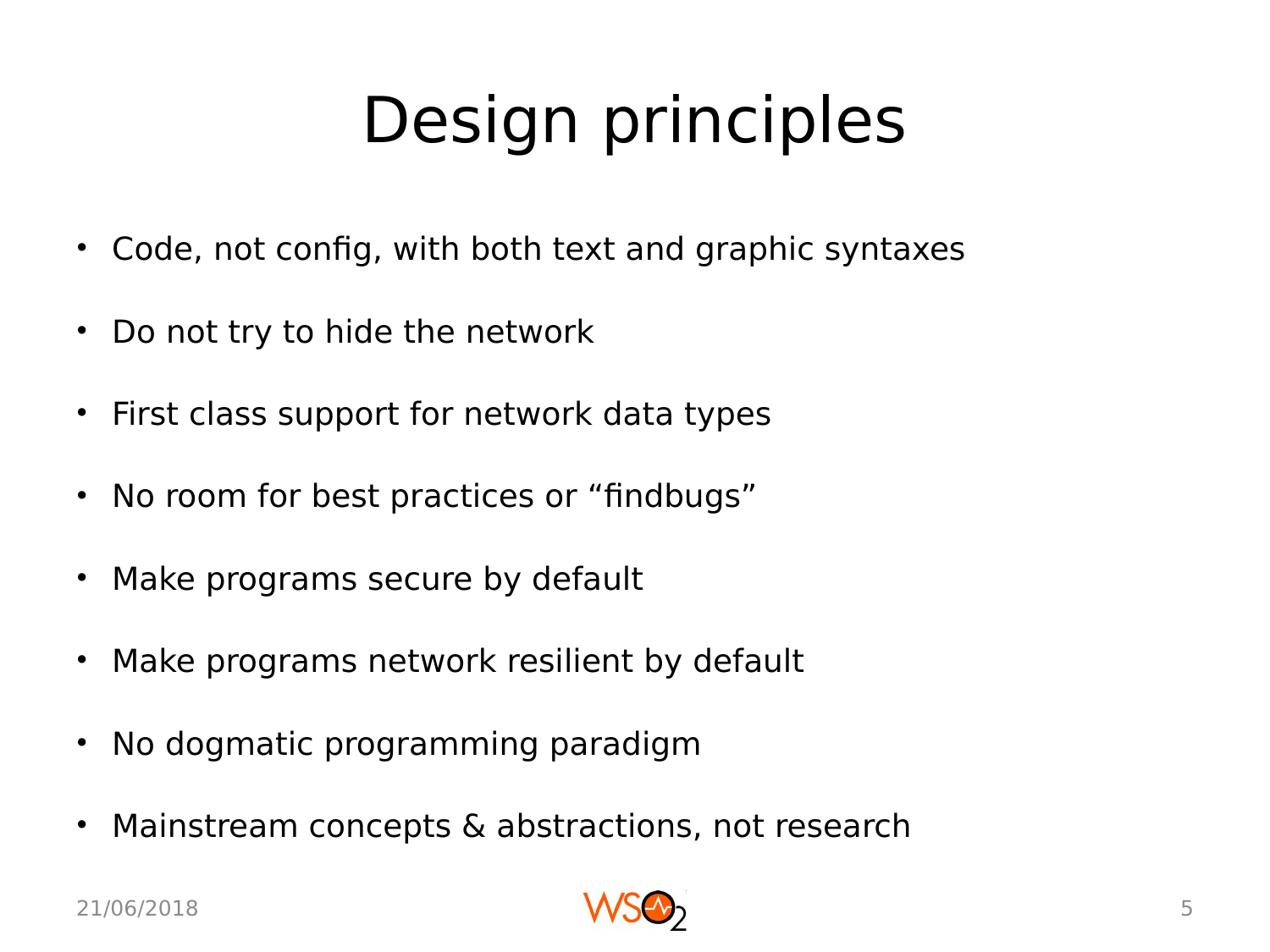## Unusual aspects of Ballerina

- First-class nature of application level network abstractions
- Structural type system with network friendly types and unions
- Sequence diagram based parallelism model
- Language extensibility with environment binding and compilation extensibility

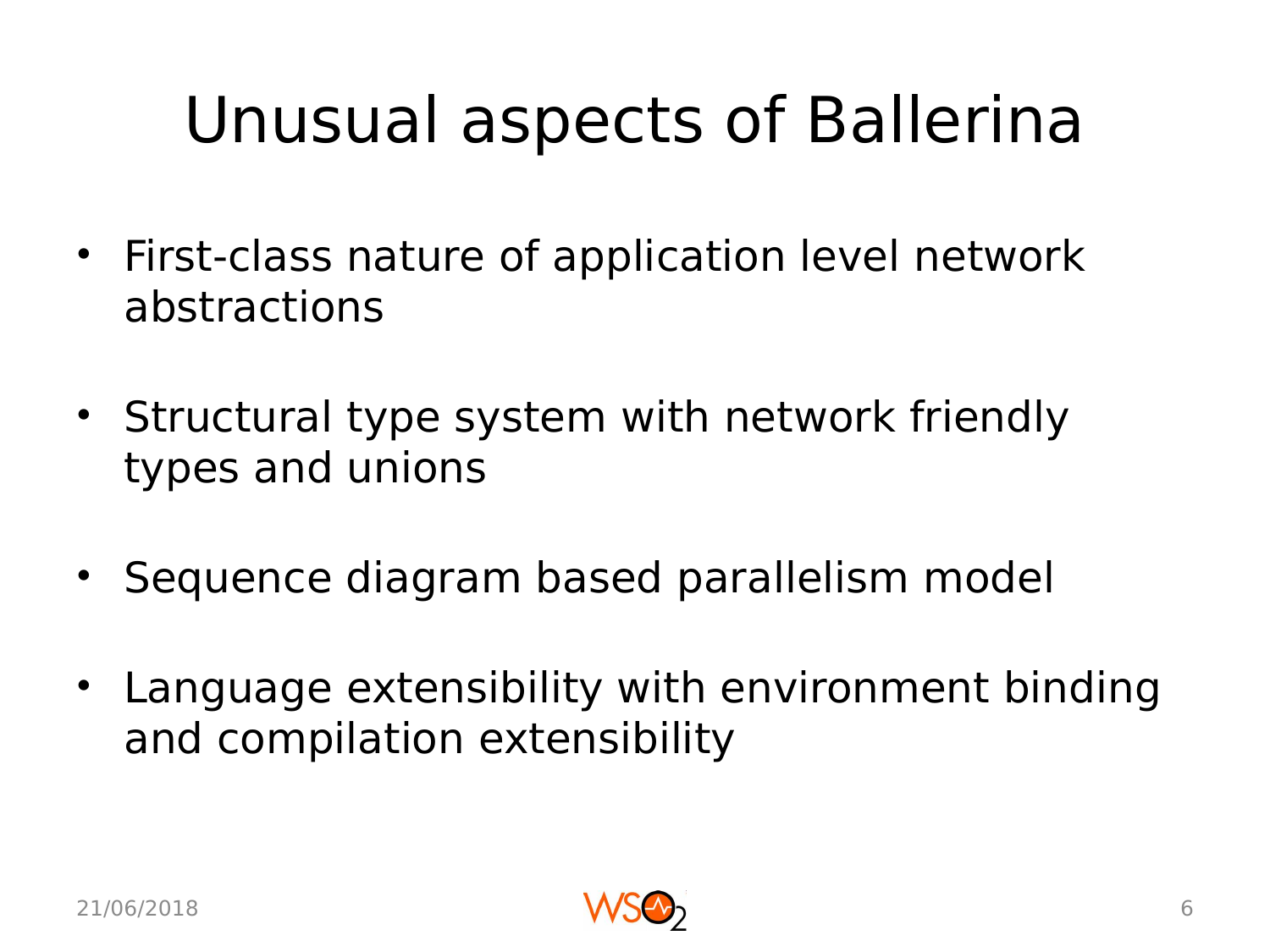#### Hello, World from Ballerina

```
import ballerina/io;
```

```
function main (string... args) {
     worker w1 {
          io:println("Hello, World! #m");
      }
     worker w2 {
          io:println("Hello, World! #n");
      }
     worker w3 {
          io:println("Hello, World! #k");
                                              f main
      }
                                                 caller
}
```


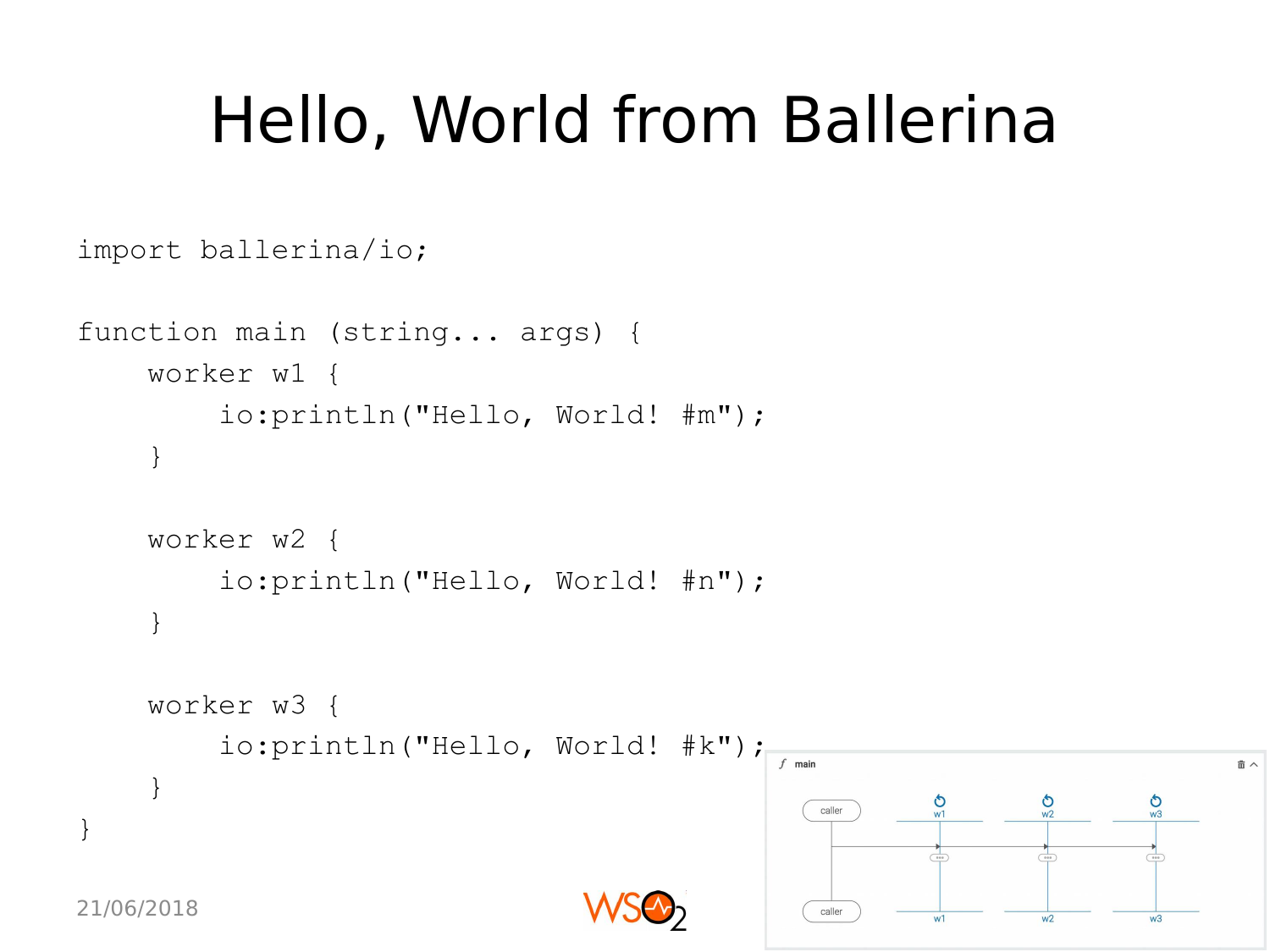# Ballerina graphical notation

- Sequence diagrams focused on showing worker and endpoint interactions
	- Endpoints represent network services
- Each worker is sequential code
	- We can zoom in graphically but its really just code
- Not meant to be used for low-code / no-code or by non-programmers
	- Meant to make it easier to understand complex distributed interactions

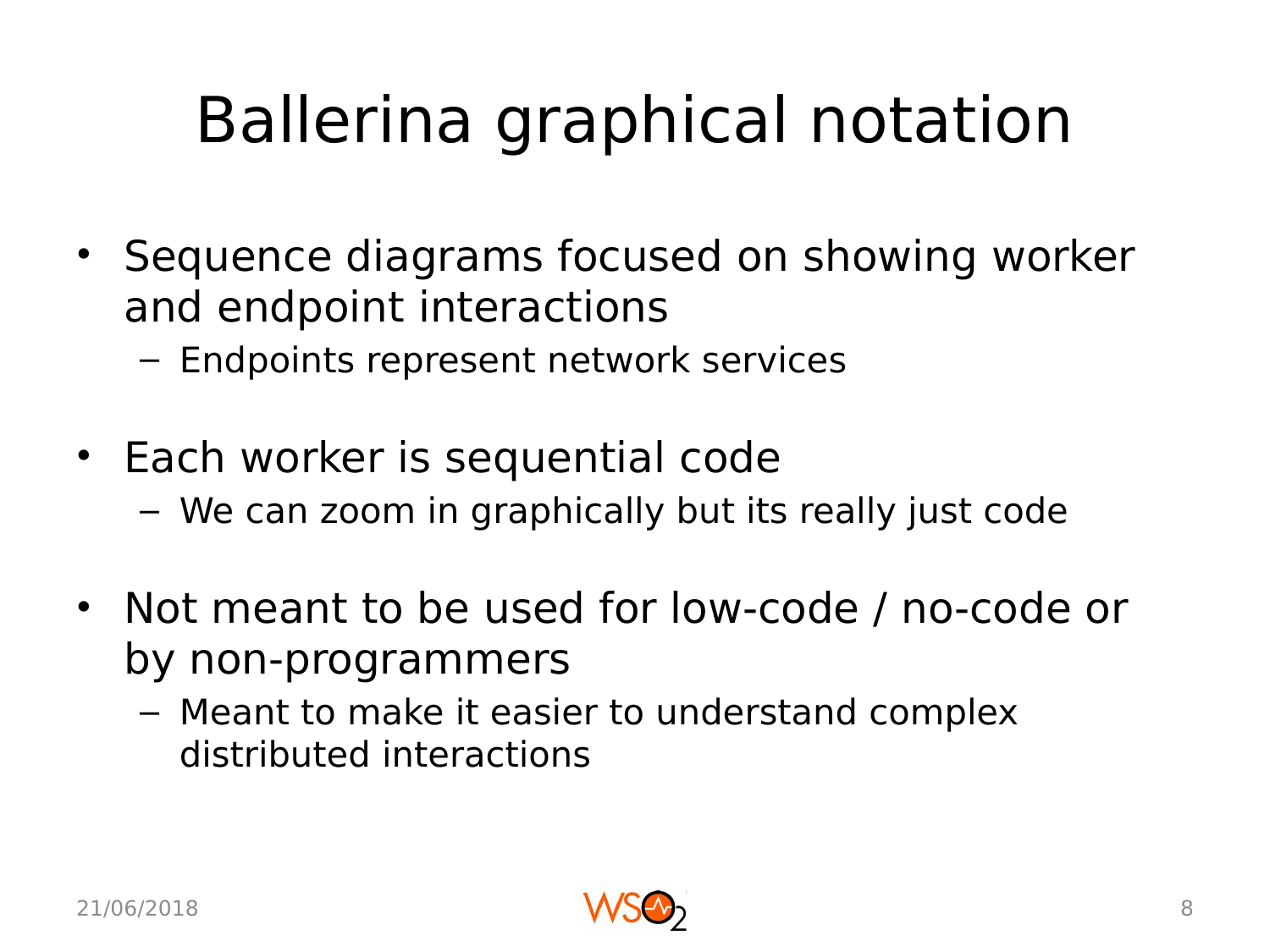### Ballerina, the language

- Program & lexical structure
- Values, types & variables
- Expressions
- Statements
- Workers, Functions, Endpoints & Services
- Tables & streams
- Annotations
- Comments & documentation
- Security
- Distributed resilience

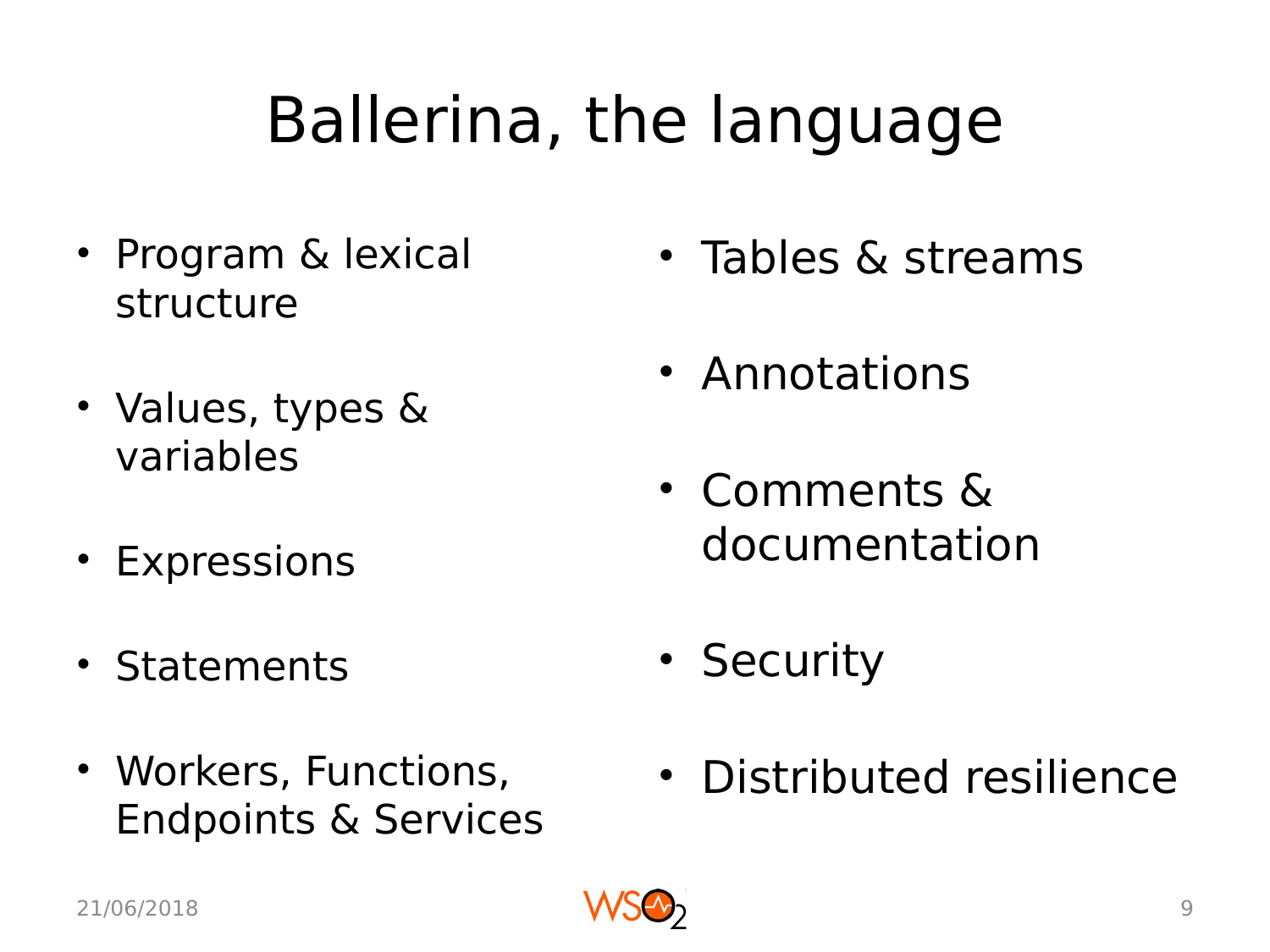#### Programs

- Modularity in 4 levels
	- Package repository
	- Organization
	- Package
	- Object, but not mandatory
- Package
	- Collection of files that contribute symbols, like Go
		- File names not relevant
	- Unit of compilation & execution
- Object
	- Usual kind of object

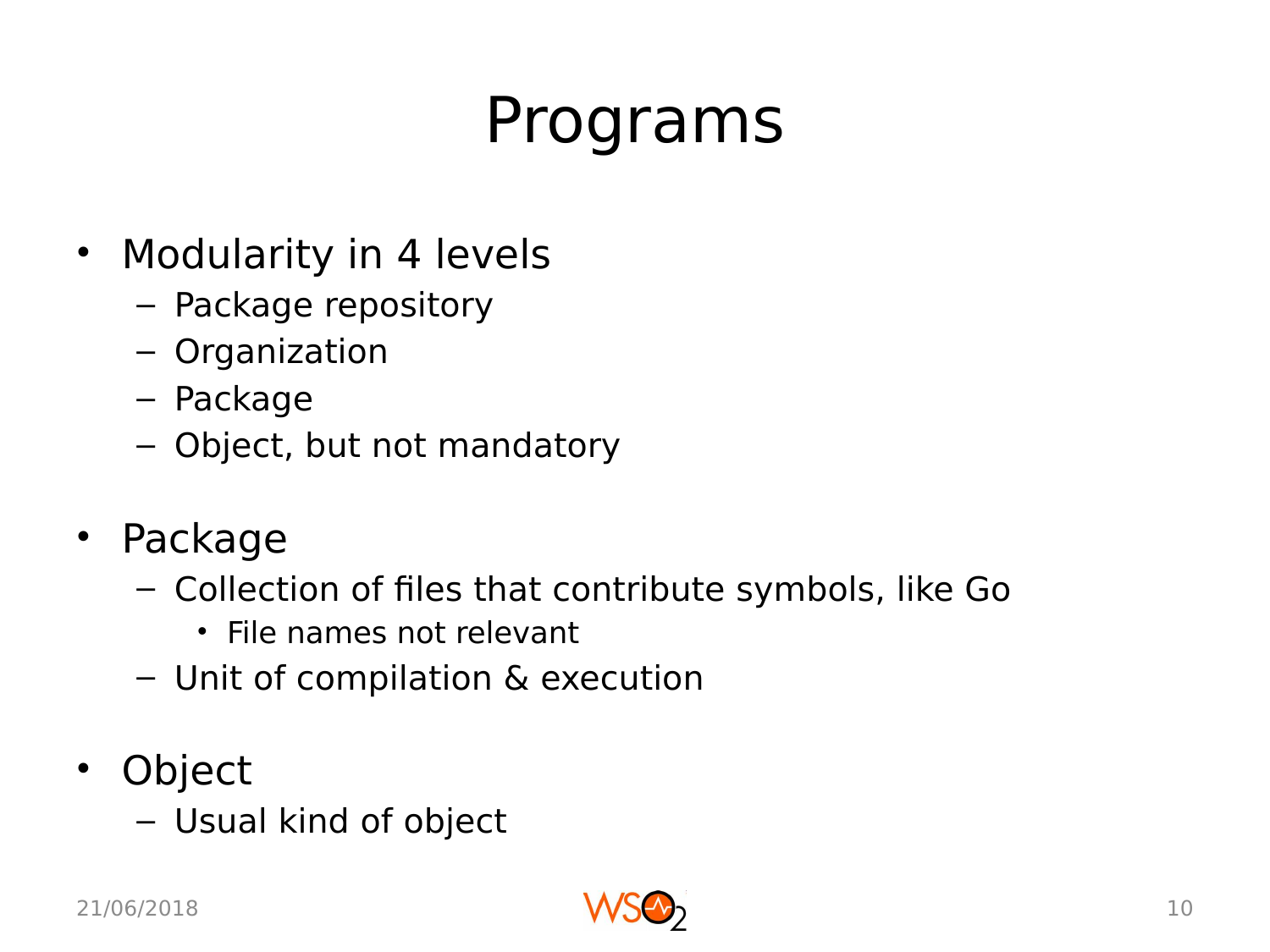# Values, types & variables

- Structurally typed, defined in terms of values
	- Type is a label for a set of values, same value can be of many types
- Kinds of values
	- Simple values: (), boolean, int, float, decimal, string, byte
	- Structured values: tuple, array, map, record, table, xml
	- Behavioral values: function, future, object, stream, typedesc
- Types
	- Basic types (one of the above)
	- Others
		- singleton, union, optional, any, json

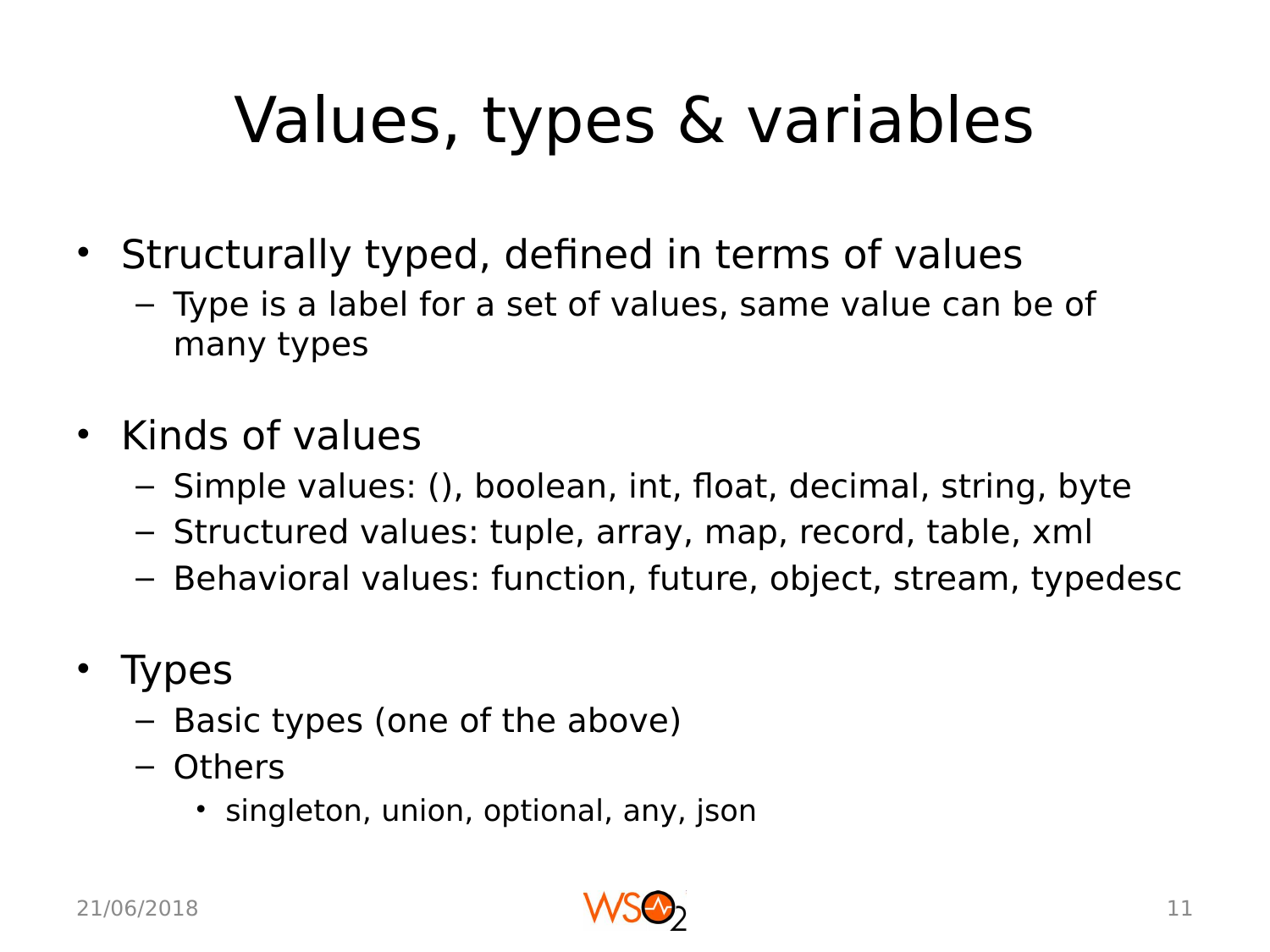# Mapping types

- Mappings are collections of (name, value) pairs
- Variations
	- Open vs. closed mappings
	- Required vs. optional fields
- "record" type constructor
	- Collection of mandatory and optional named fields of any types
	- Open if desired
- "map" type constructor
	- Any fields but all values of a single type
	- Always open
- Covariant subtypes
	- Storage type

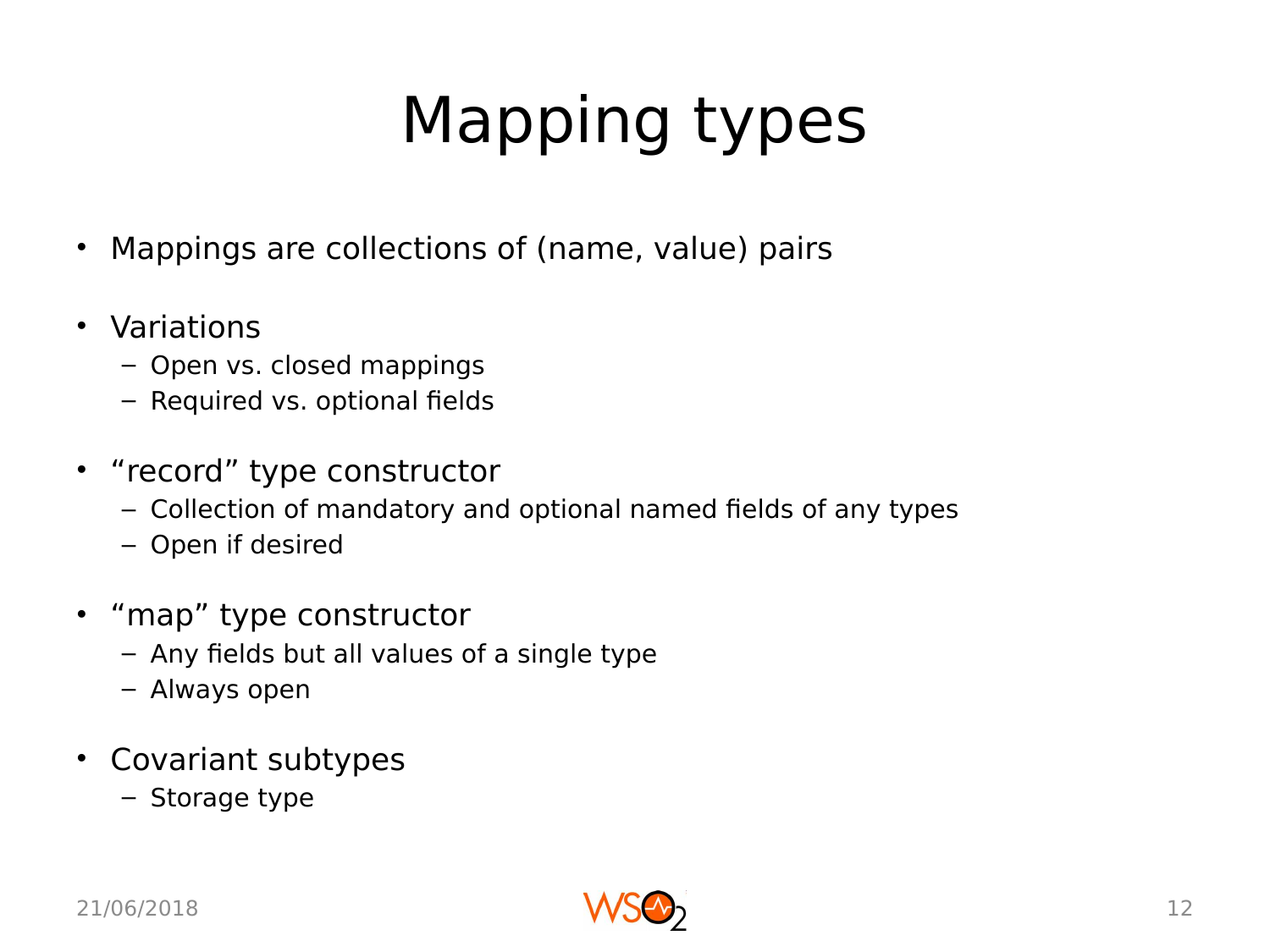## json

- Widely used format for application level network protocols
- json is just a union – () | int | float | string | map<json> | json[]
- json objects are most commonly used
	- map<json>, but subtyped to an open record with nonmandatory fields in most cases
	- Very useful for man-in-the-middle network scenarios

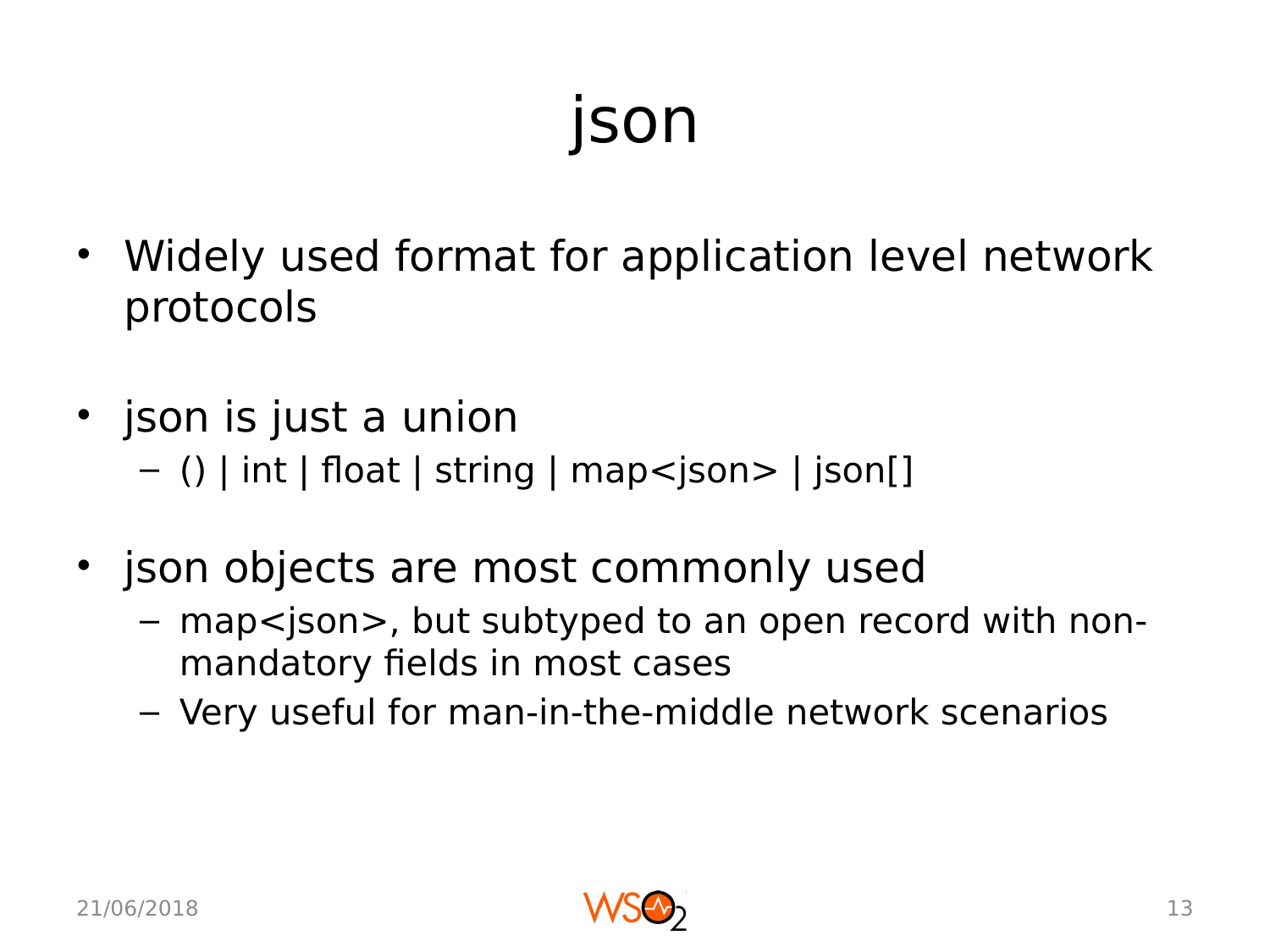#### XML

- Widely used format for application level network protocols
- Native data type with literals and easy manipulation

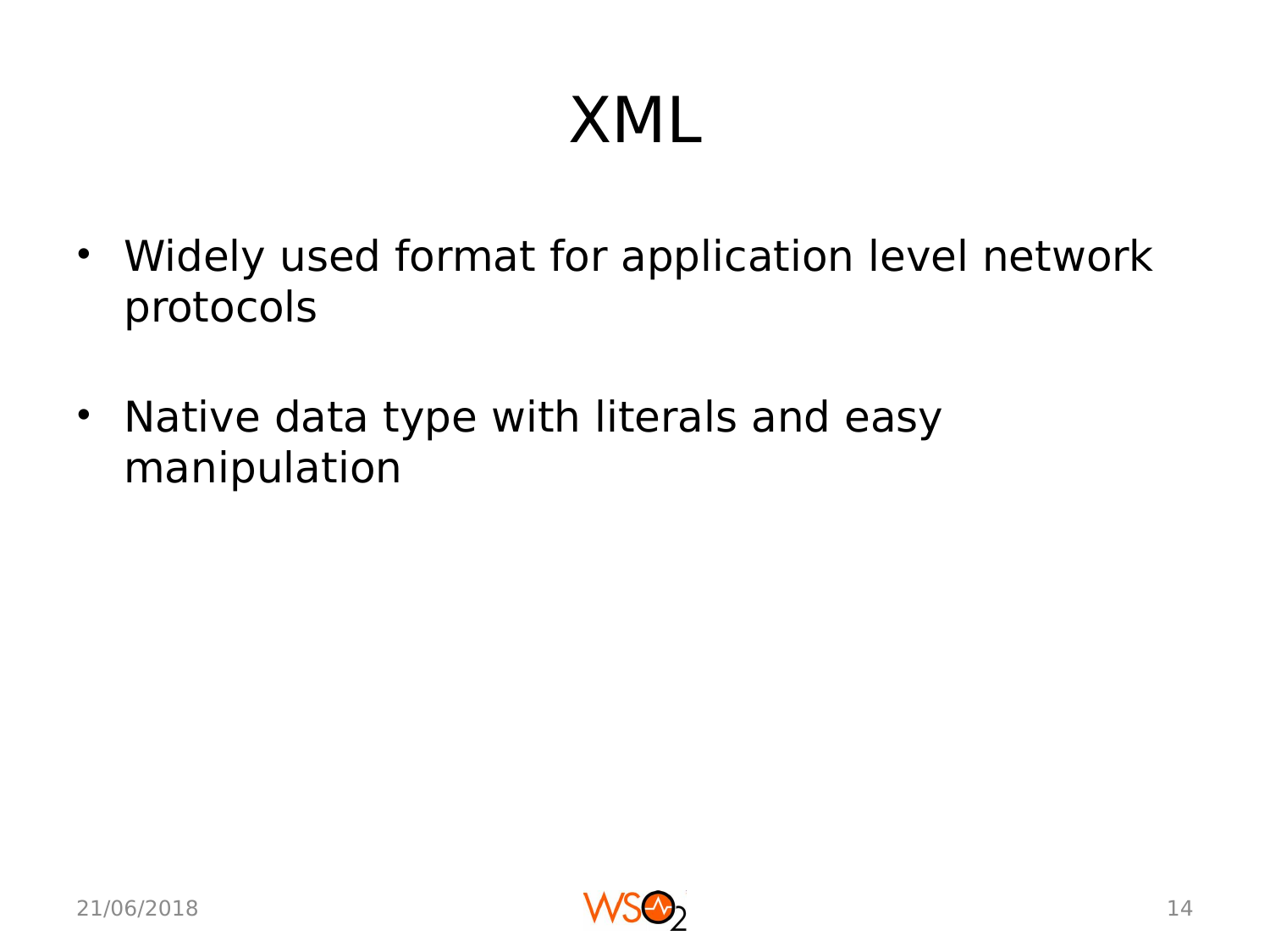## Tables

- Tabular data
	- Programmatically generated & manipulated
	- Database connectors to load/store tables
- Integrated SQL-like query, ala C# LINQ
	- In-memory database
	- Table rows are just records (no ORM)

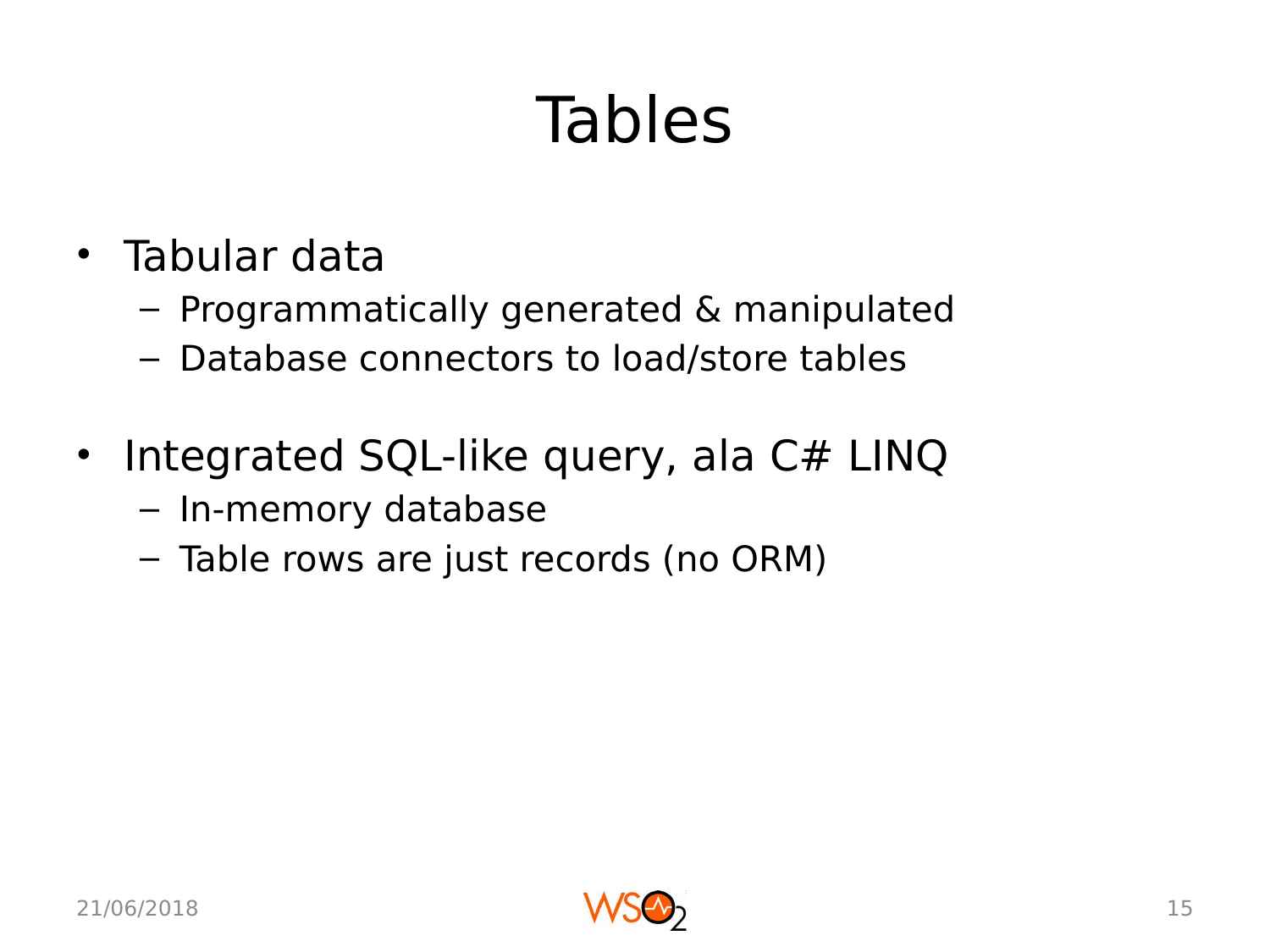## Streams and streaming query

- Stream is a distributor of any type of events within a BVM
	- Can be attached to network sources as well
- Streaming SQL-like queries attach to some number of streams
	- Complex event processing
	- Event stream processing
	- Marrying Siddhi CEP engine

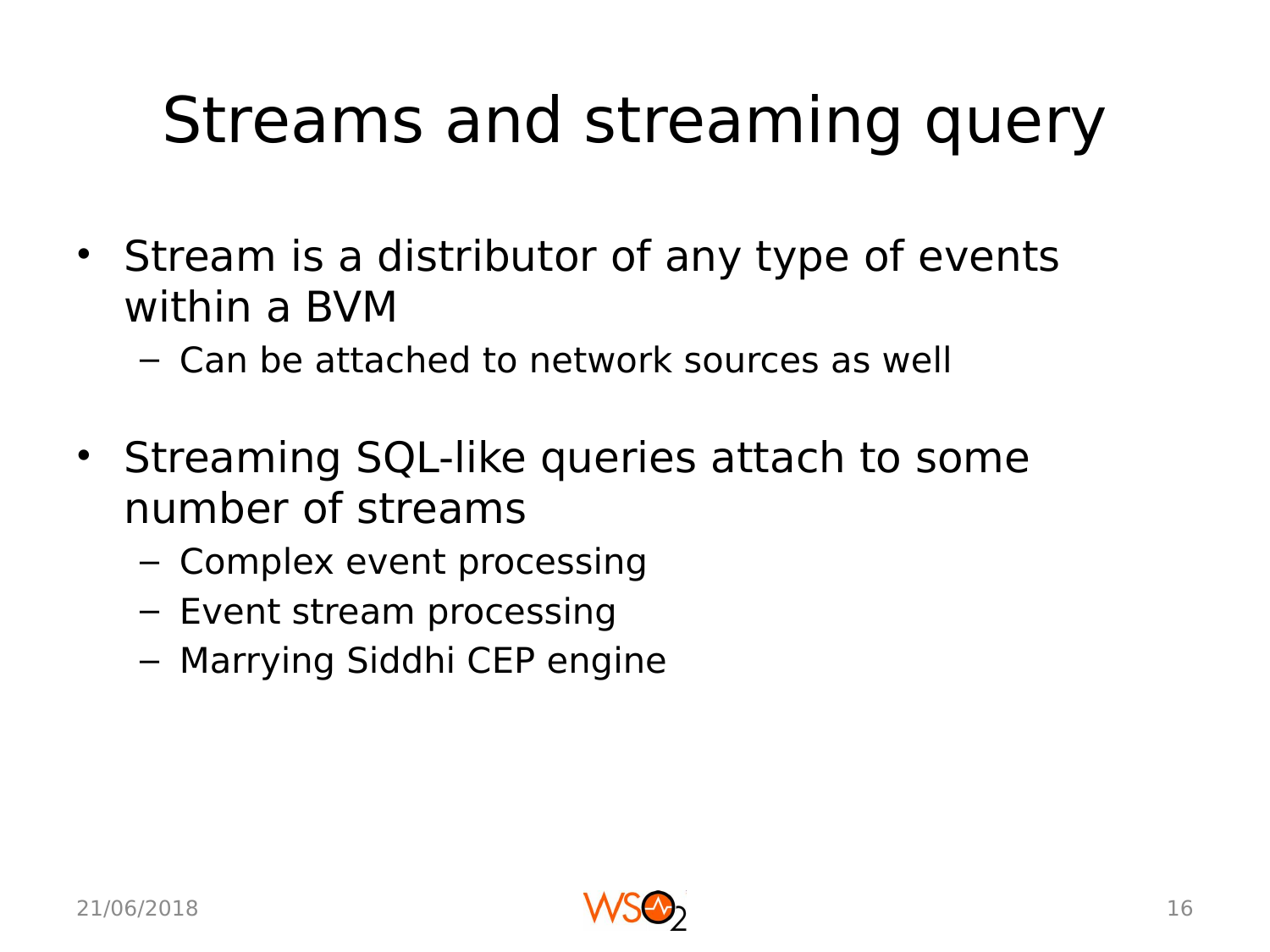# Type matching

• Union typed expressions have to be separated out before use:

```
match expression {
  pattern [var] \Rightarrow statement;pattern [var] \Rightarrow statement; ..
}
```
• Or within an expression: expression but { pattern [var] => expression }

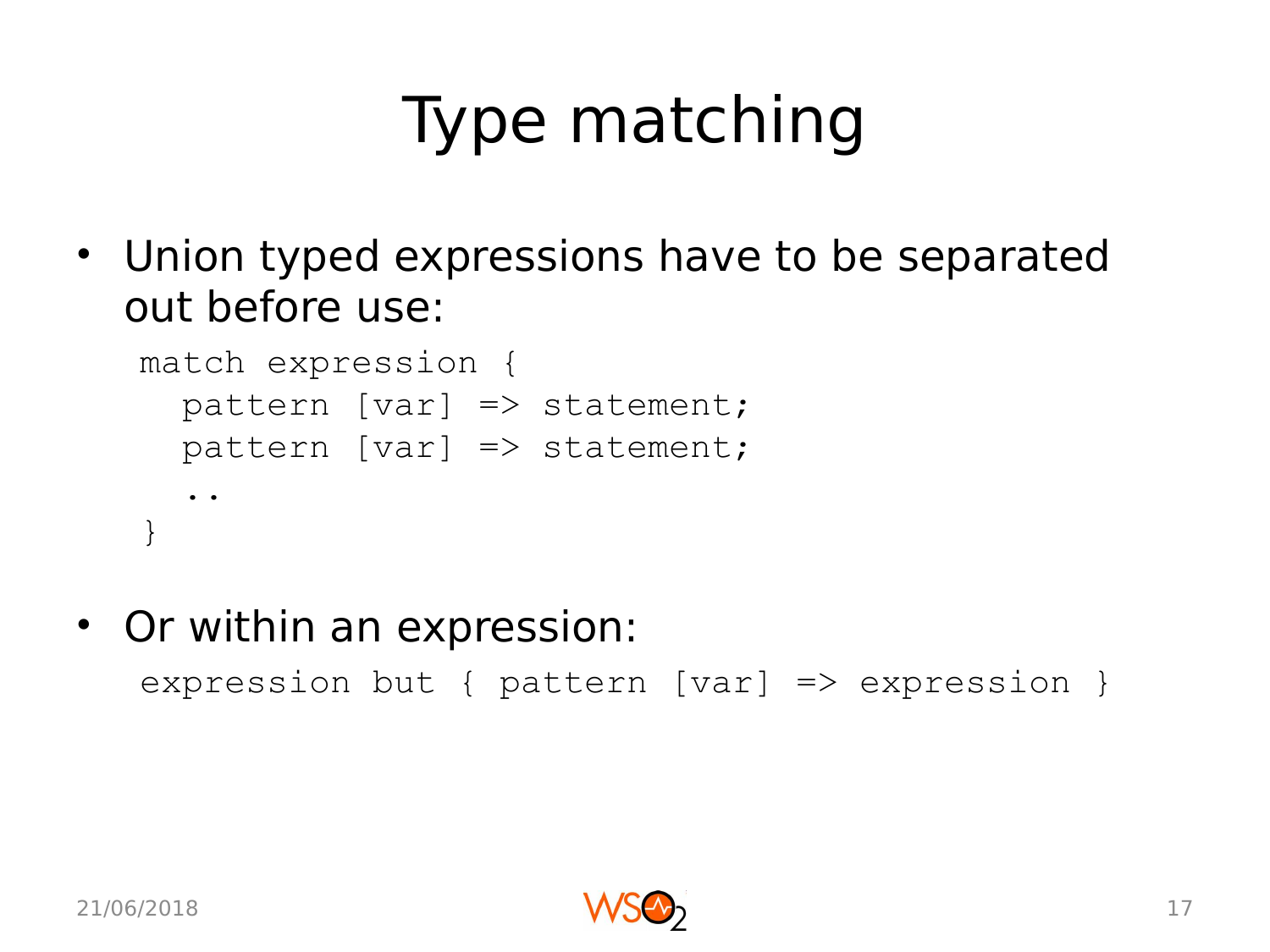## Errors and error lifting

- Errors are a built in record type
- Can be returned or thrown
	- Throwing is discouraged and meant to be used rarely
- Error lifting
	- Many functions return ResultType | error
	- Check expression: check expression
		- If error return immediately, else error is eliminated from type set

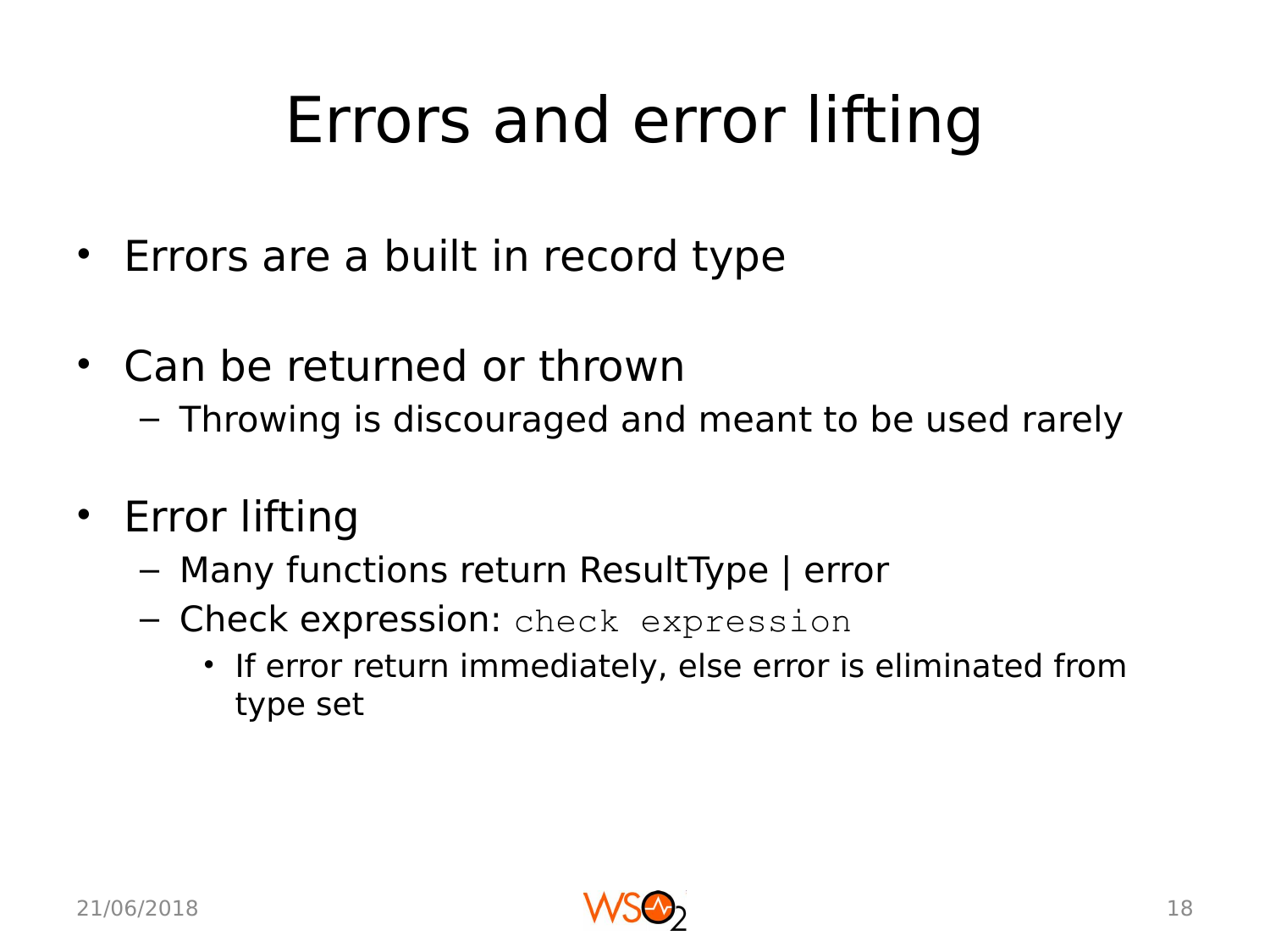# Nil & error lifting navigation

- Navigating deep hierarchies is common in integration code
- Navigating through optional types are nil-lifted by "." operator: a.b.c
- Navigation is both nil and error lifted by "!" operator: a!b!c
- Why?
	- Combination of optional types and type matching makes it impossible to have a null reference in Ballerina
- Nil & error lifting make those rules palatable 21/06/2018 19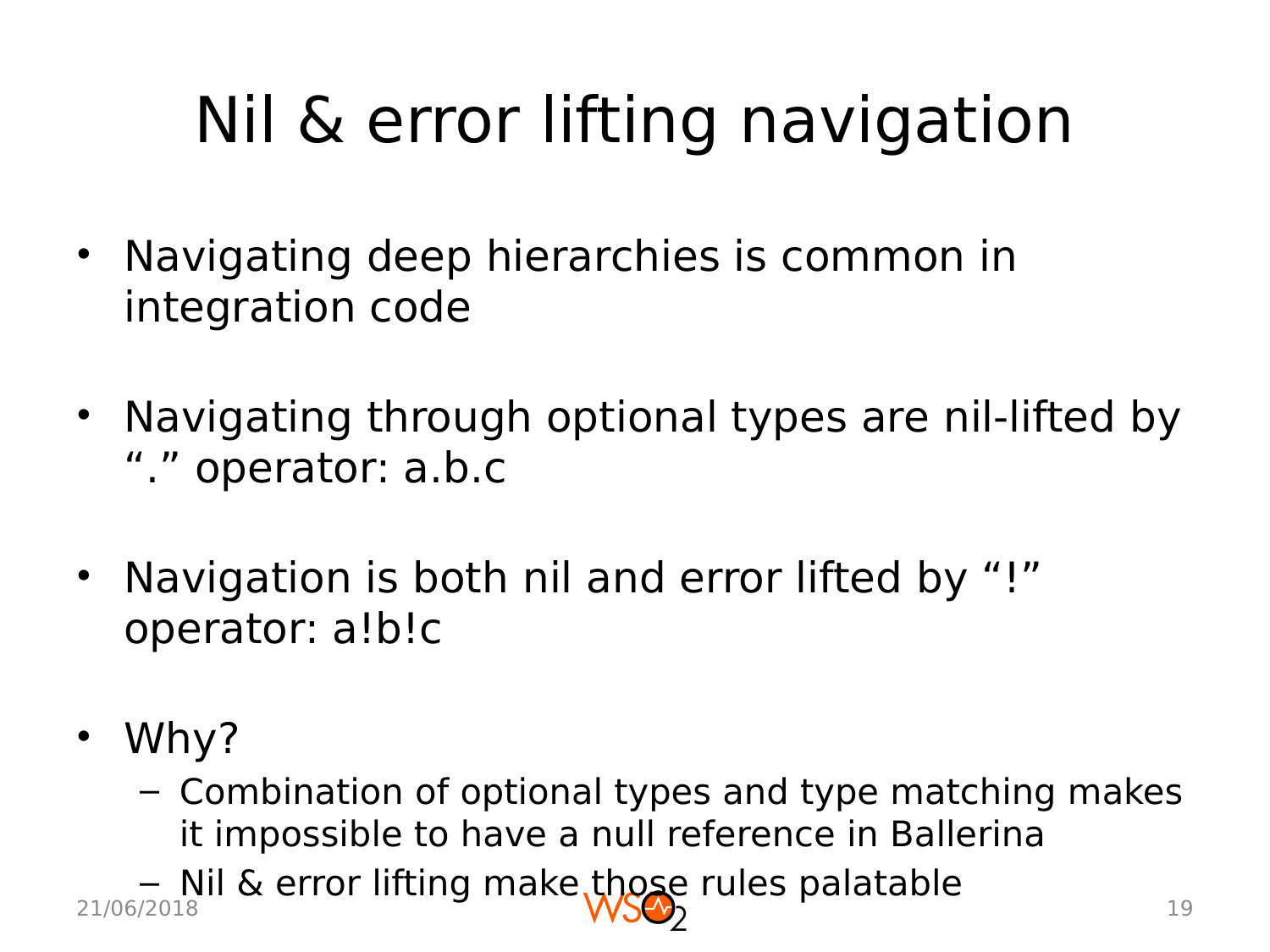## Local & distributed transactions

- One service calling another over HTTP is very common in enterprise applications
	- But lack of distributed resiliency leads to fragile code
- Ballerina micro transaction protocol
	- Allows any piece of code to initiate a distributed transaction with its own built-in coordinator
	- Transaction ID is transparently infected to other nodes in the distributed system
	- They join and participate in transaction protocol
- See: transaction { .. } statement

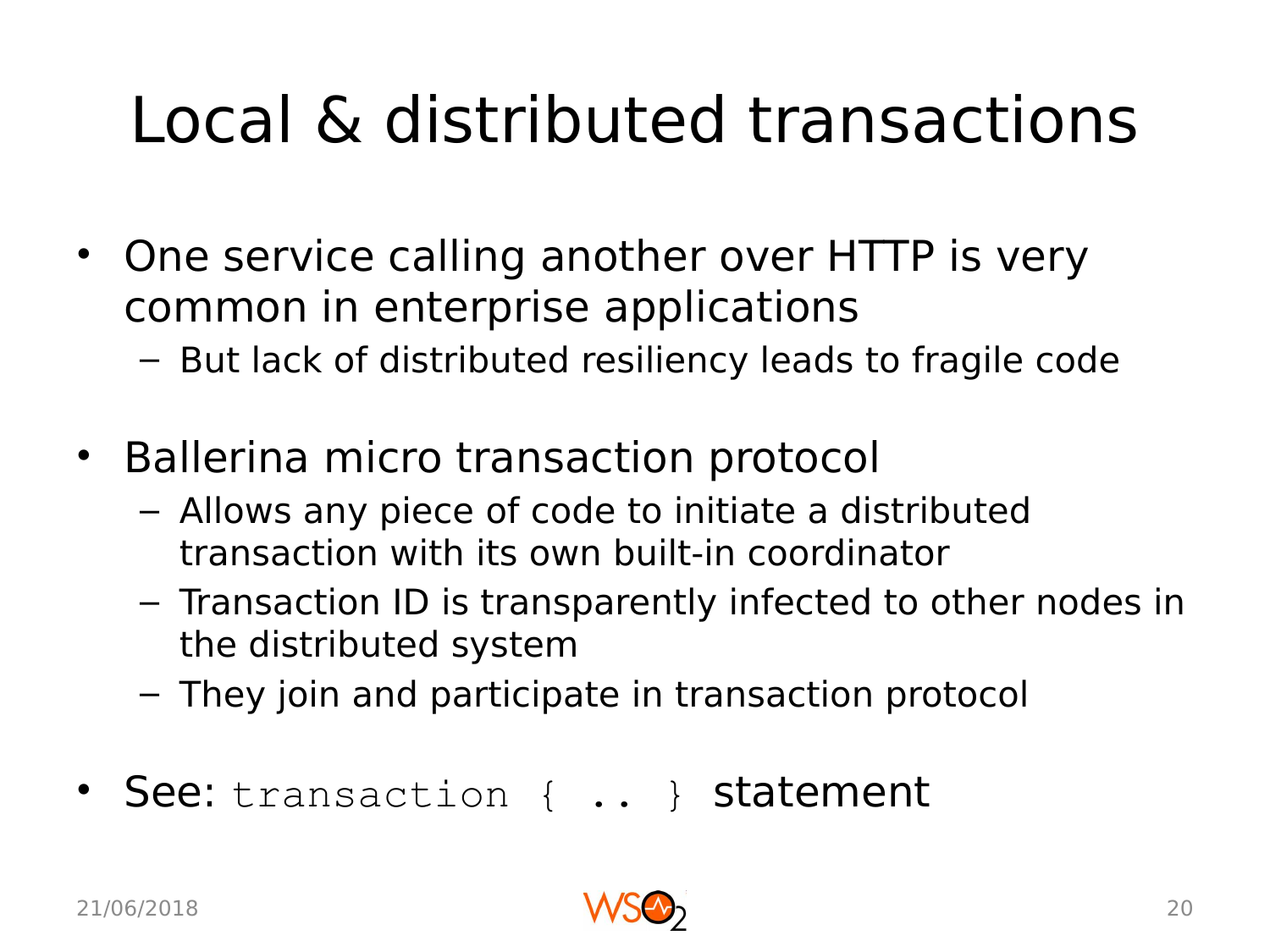# Writing (more) secure programs

- Objectives
	- Provide integrated authentication and authorization architecture
	- Prevent potentially dangerous data from getting into the system
	- Propagate security contexts to downstream bits
	- Make it easier to monitor access patterns for abuse
- Architecture
	- Runtime context with principal and permissions set by inbound endpoints
	- Pluggable authentication and authorization framework
	- Taint assertions and checking

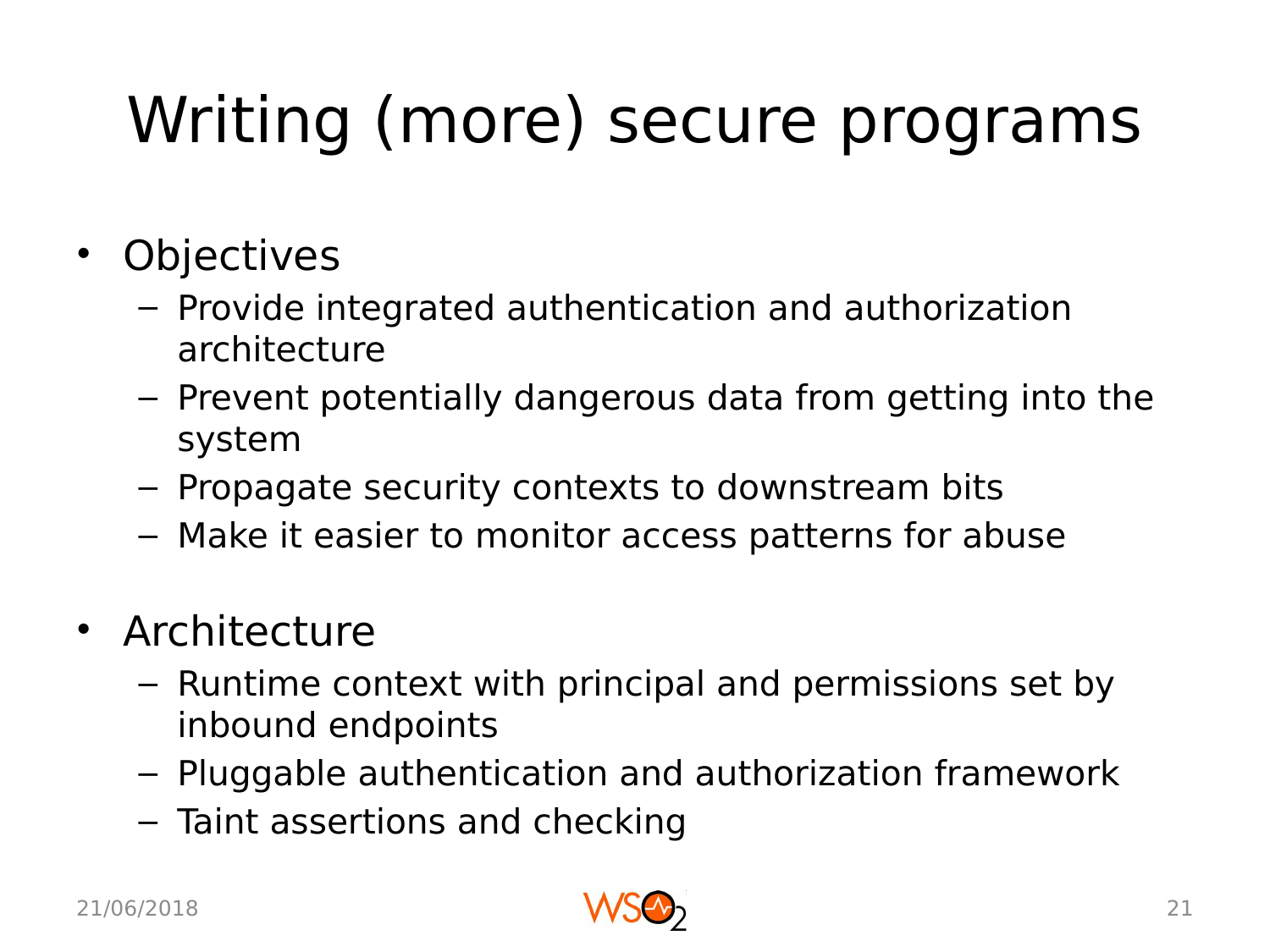## Functions (and resources)

- Unit of execution: One sequence diagram
- Defines a set of workers who start in parallel when function is invoked
- Any worker can cause caller to be released
	- Other workers continue



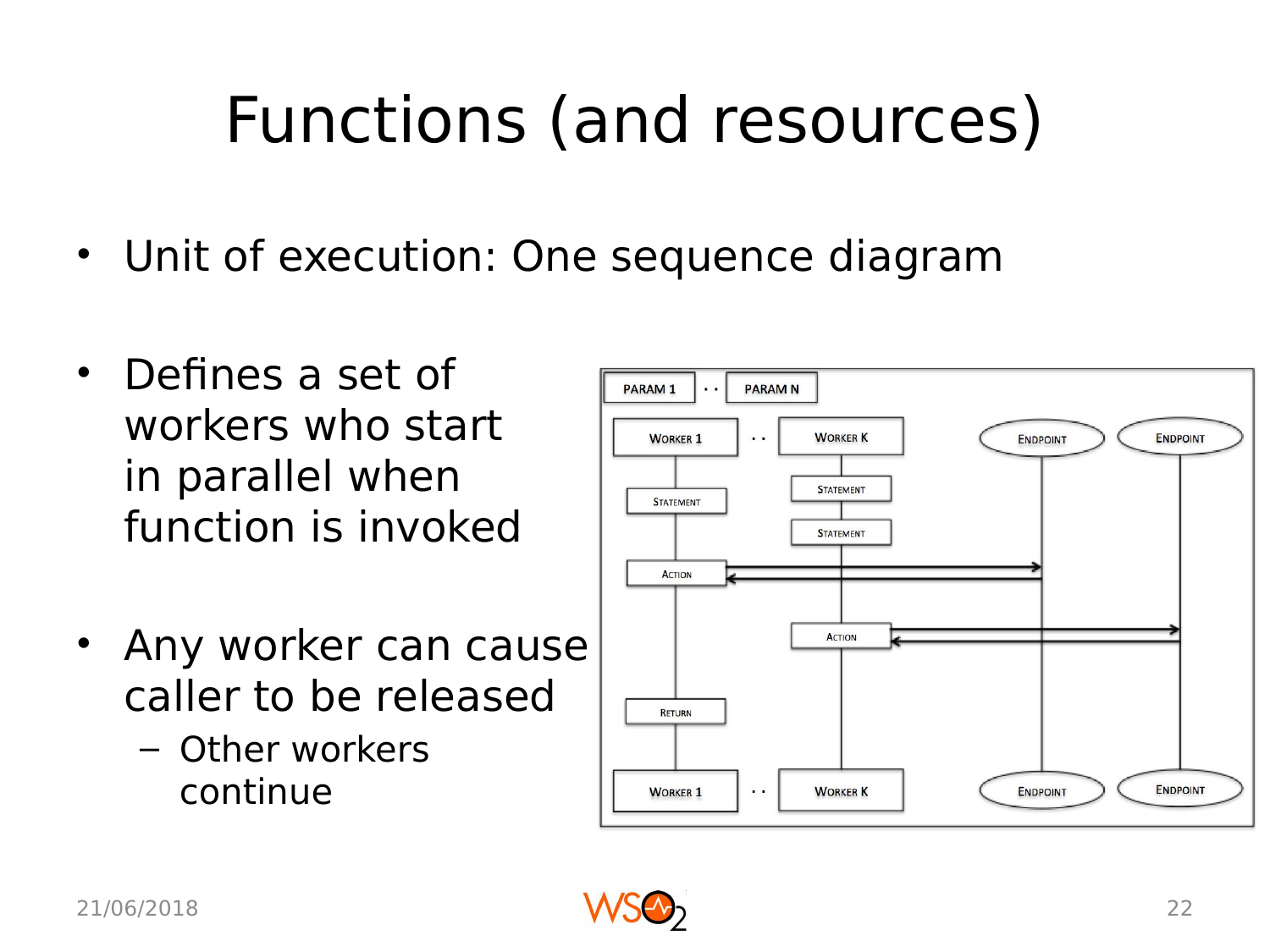#### Function invocation

- Initialization: start endpoints
- Start concurrent workers
- First one to return will release caller
	- Others continue to completion
- If no one completes (e.g. due to failures) function call fails with "call failed" exception

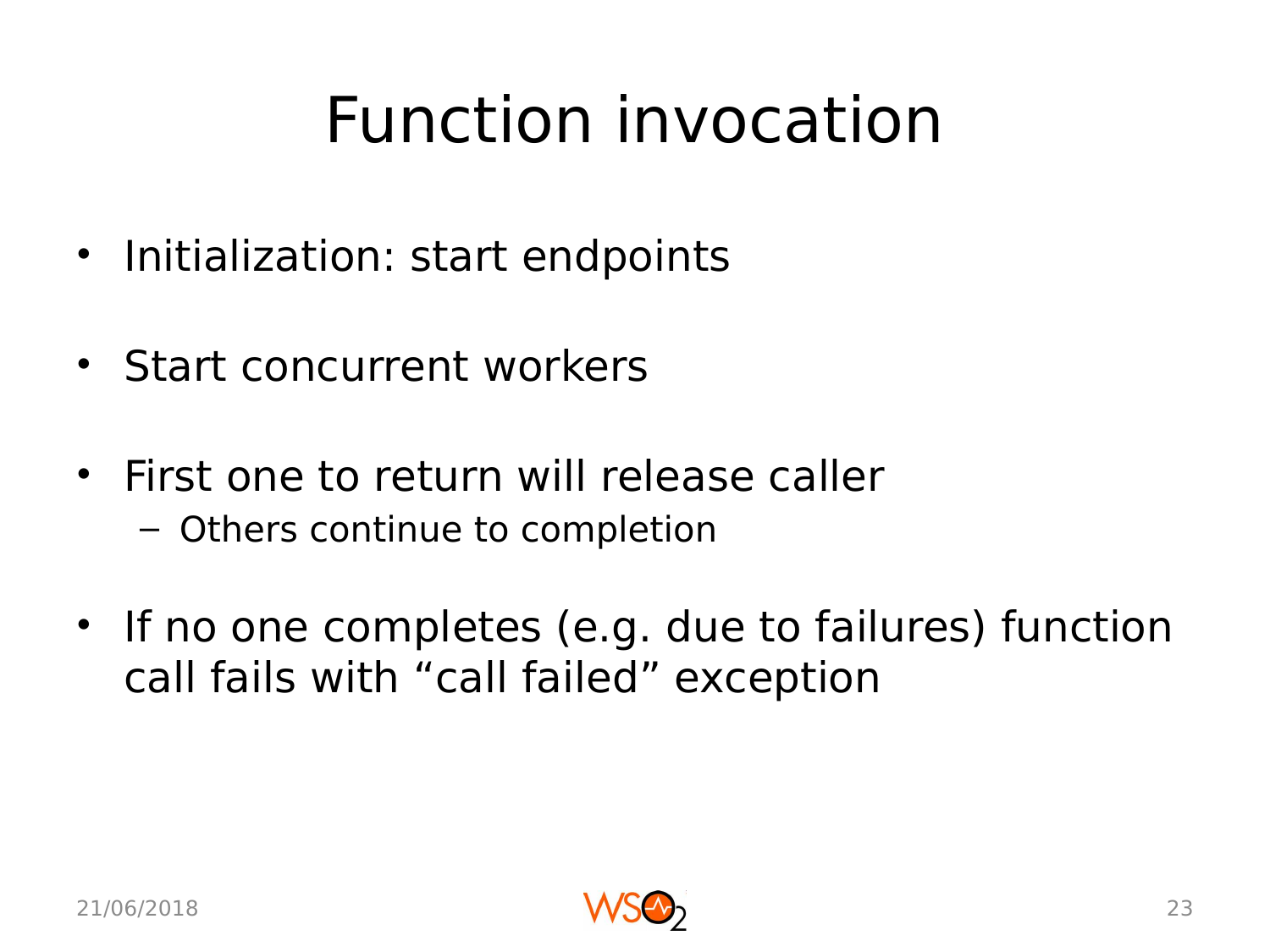## Futures & non-blocking invocation

- Any function can be called in a non-blocking way: future<T> f = start functionName (args)
- Wait for completion, cancel, get return values via typed future

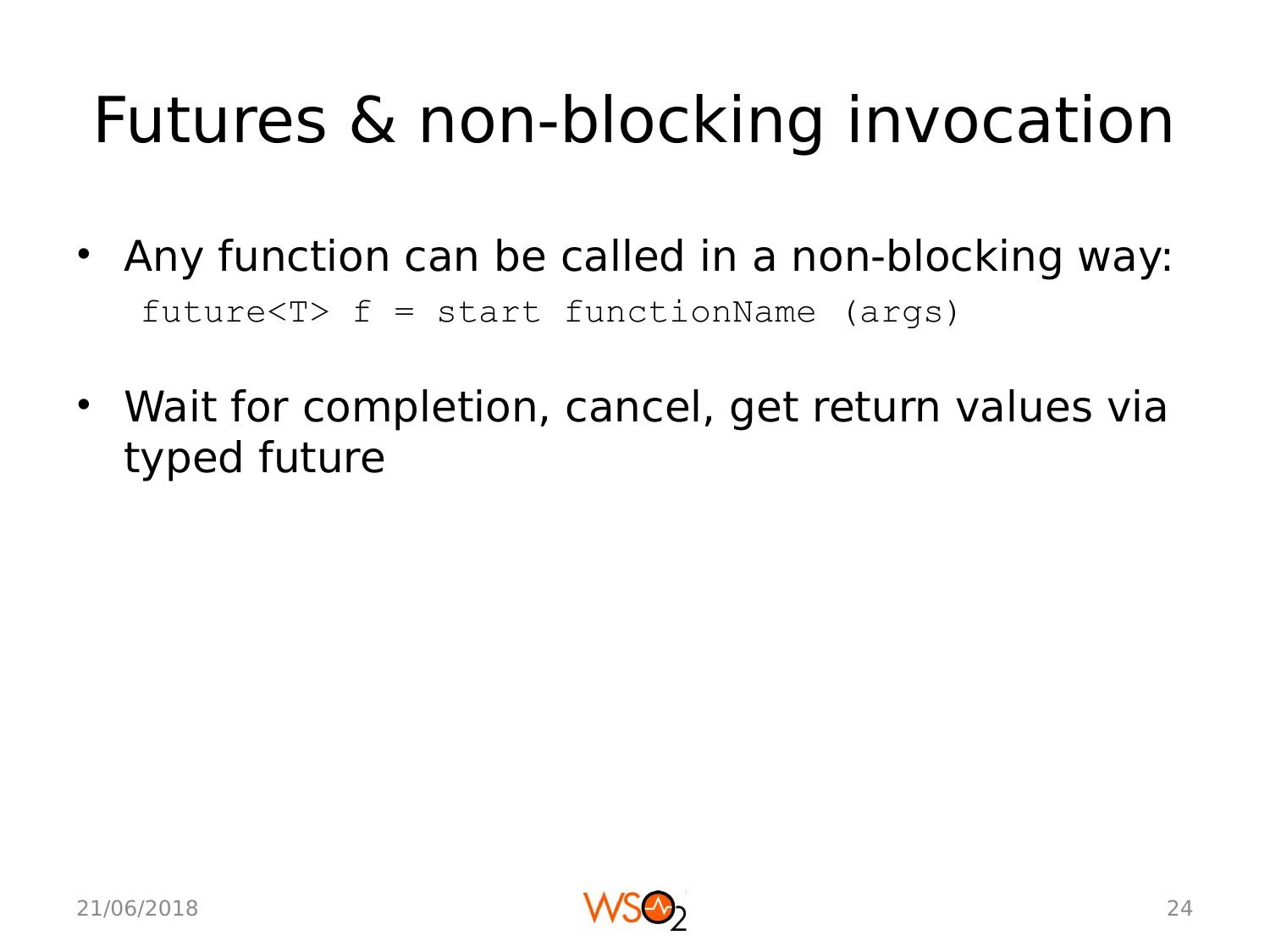## Worker to worker communication

- Via anonymous channels, non-blocking for send, blocking for receive
- Attempt at deadlock prevention
- Working on named channels

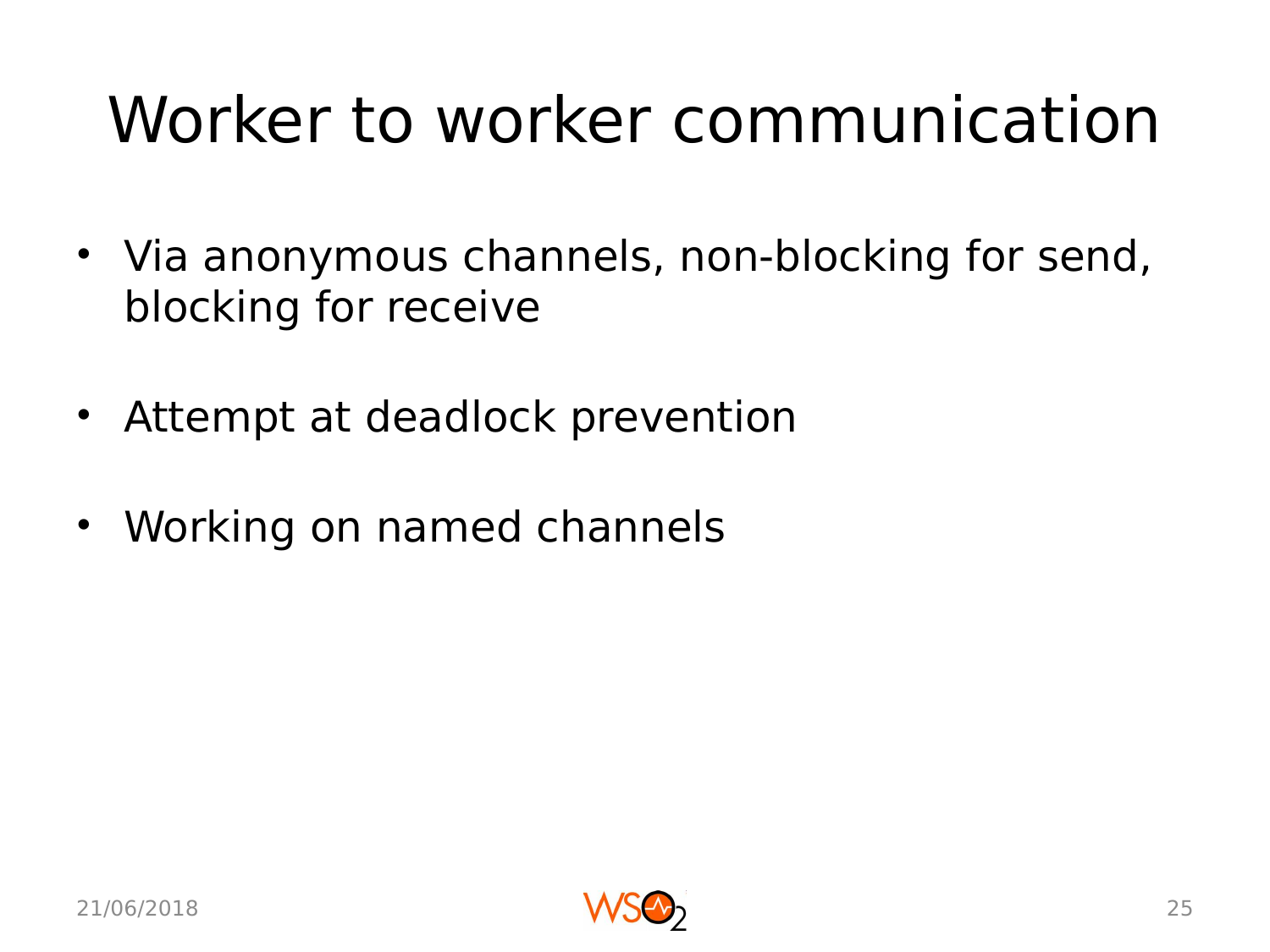#### Network calls

- Programmer needs to be made aware that this is a network call
- Syntactic variation: var result = epName->actionName (args);
- If any errors occur they need to be type matched and handled

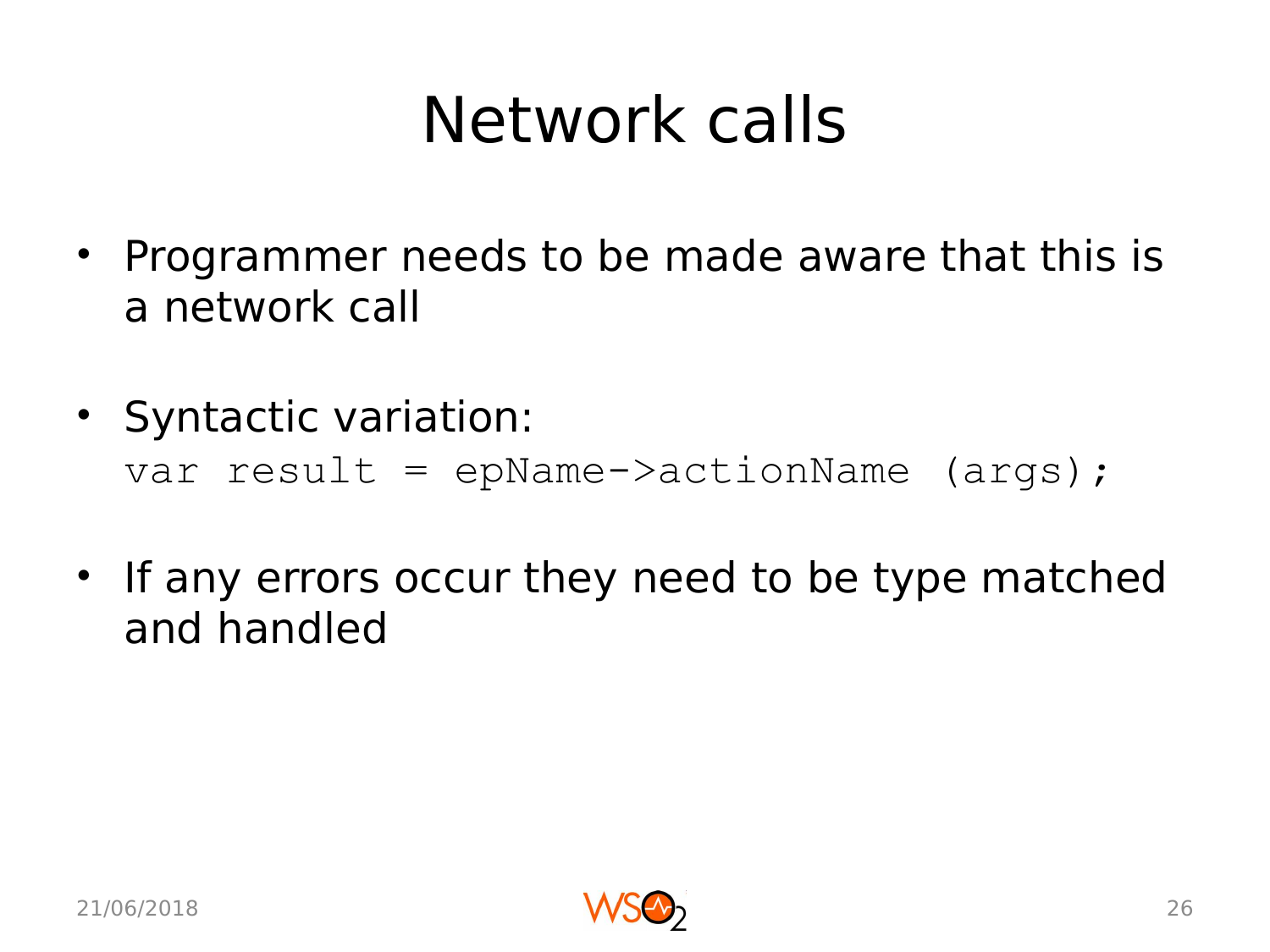# Outbound resiliency

- Failure is normal in network interactions
- Endpoints are logical
	- Group them for load balancing, failover or other behaviors
- Circuit breaking, bulk-heading, timeouts, load management all part of endpoint architecture

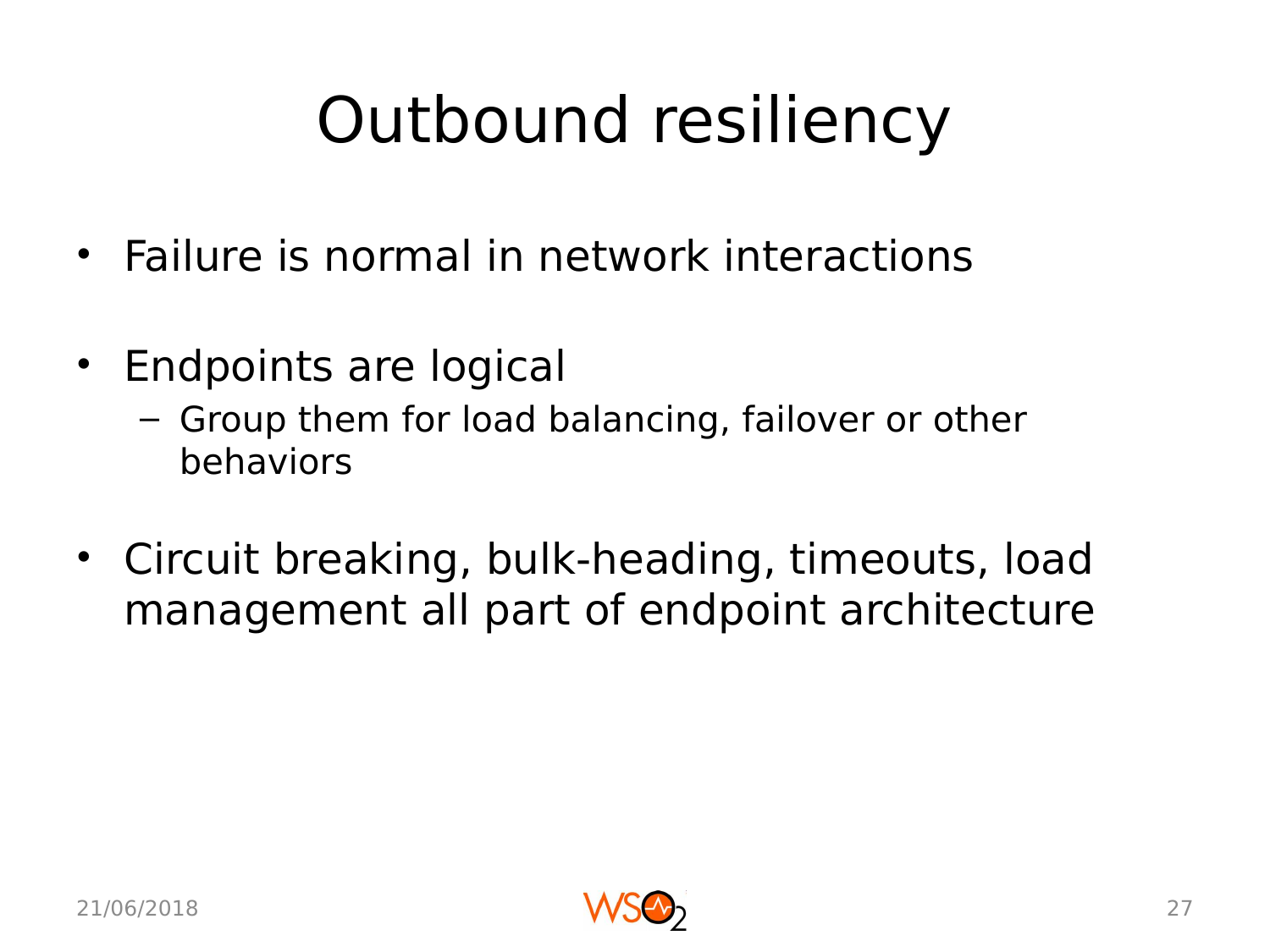## Endpoints

- Two kinds: service & client
- Service endpoints are network entry points to a BVM via a registered service
	- Calls are delivered to a particular resource in a service
	- Code can reply/message with provided endpoint, no returning values
- Client endpoints represent remote systems
	- Offer a set of actions for interaction with them

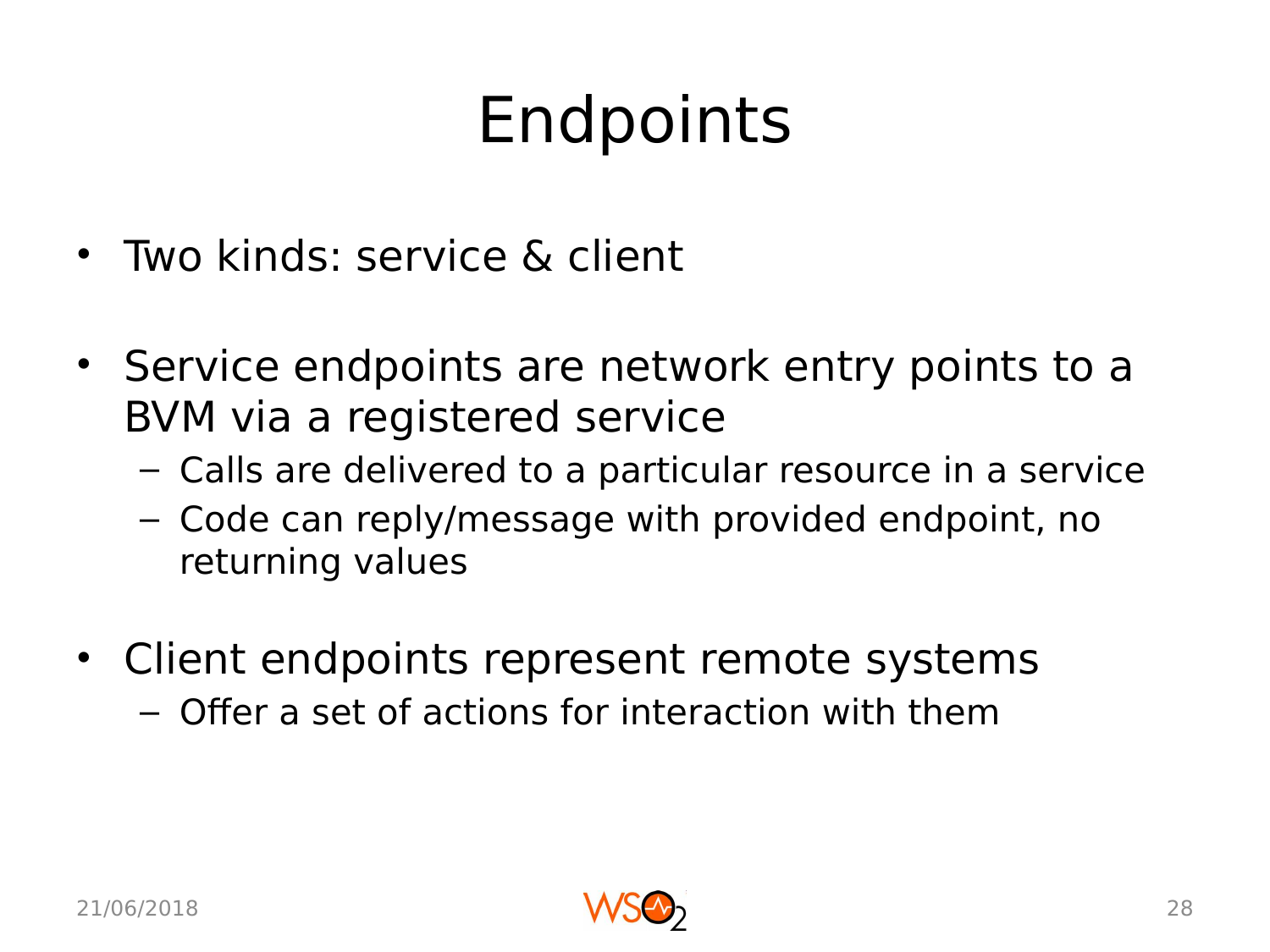#### Services & resources

- Service is a collection of resources where each resource is network invokable
- Services must be attached to an endpoint to be invoked
- Responses must be via endpoint and not by returning values
	- Responses may not go

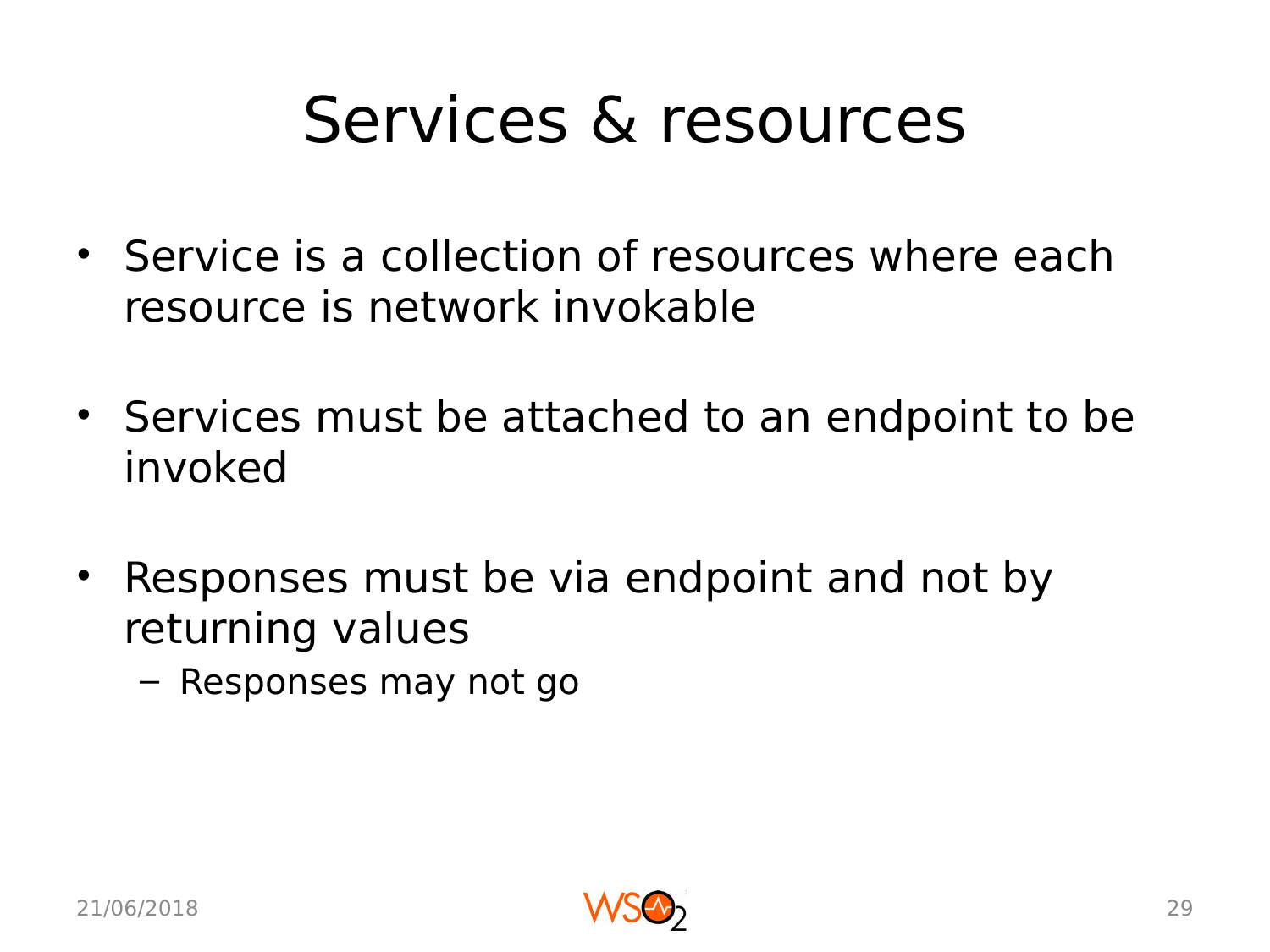#### Comments and documentation

- Documentation is a first class aspect of Ballerina
	- Written in markdown+
	- Mandatory for public symbols
- Comments and disabling code

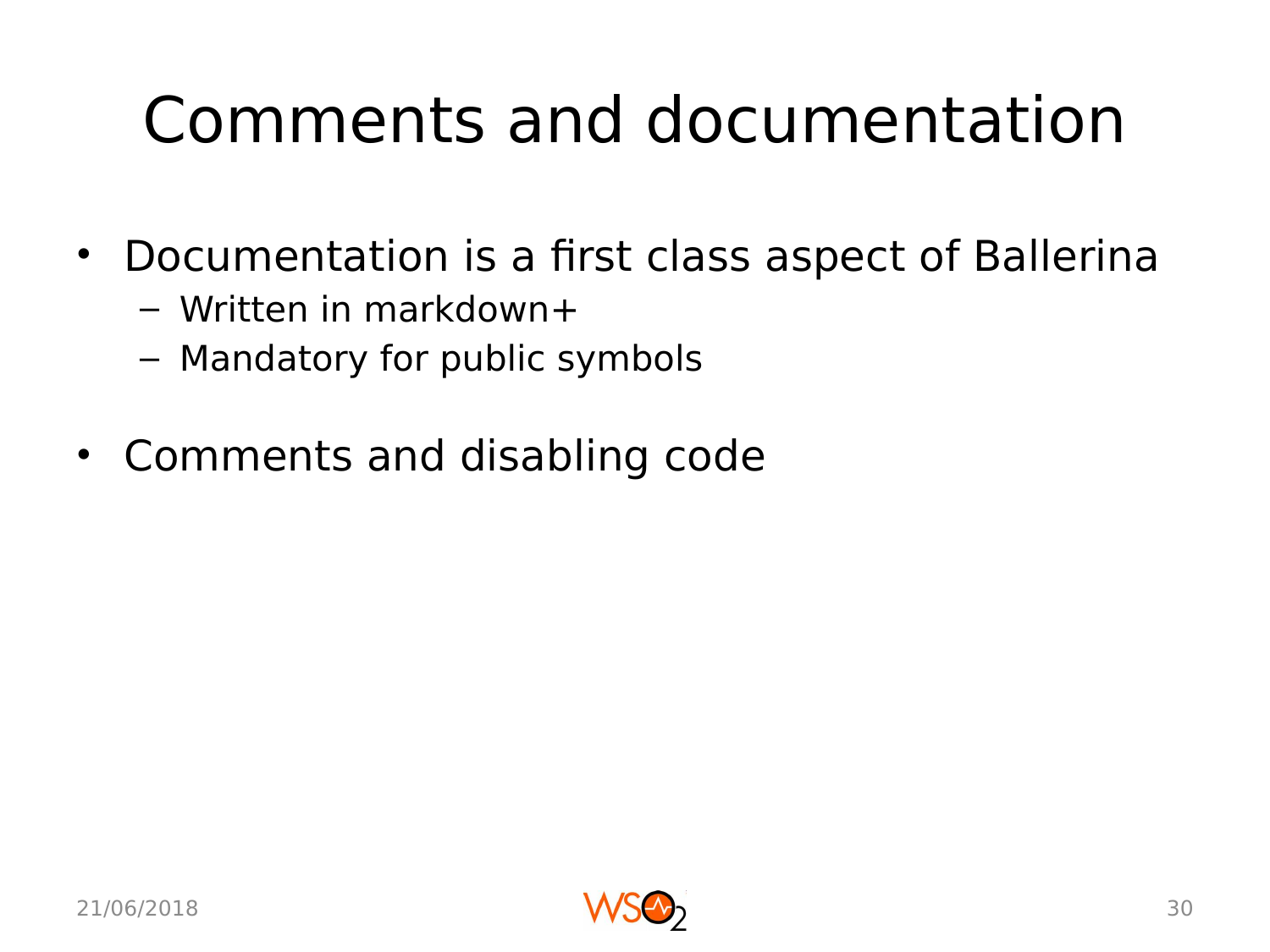#### Annotations

- For everything about the code
- Compile-time processable with compiler extensions
	- E.g.: Docker and K8s annotations

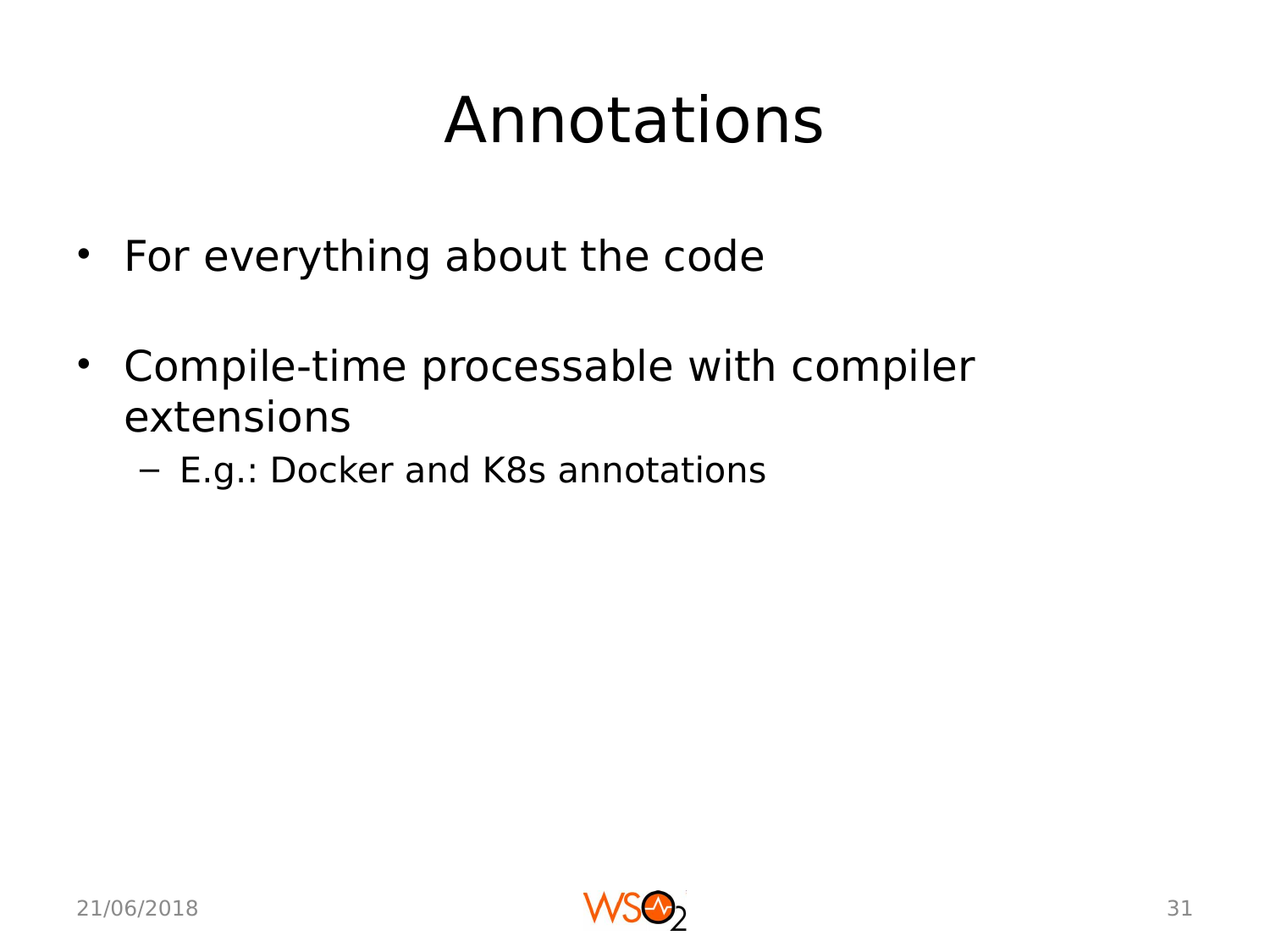# **BEYOND THE LANGUAGE**

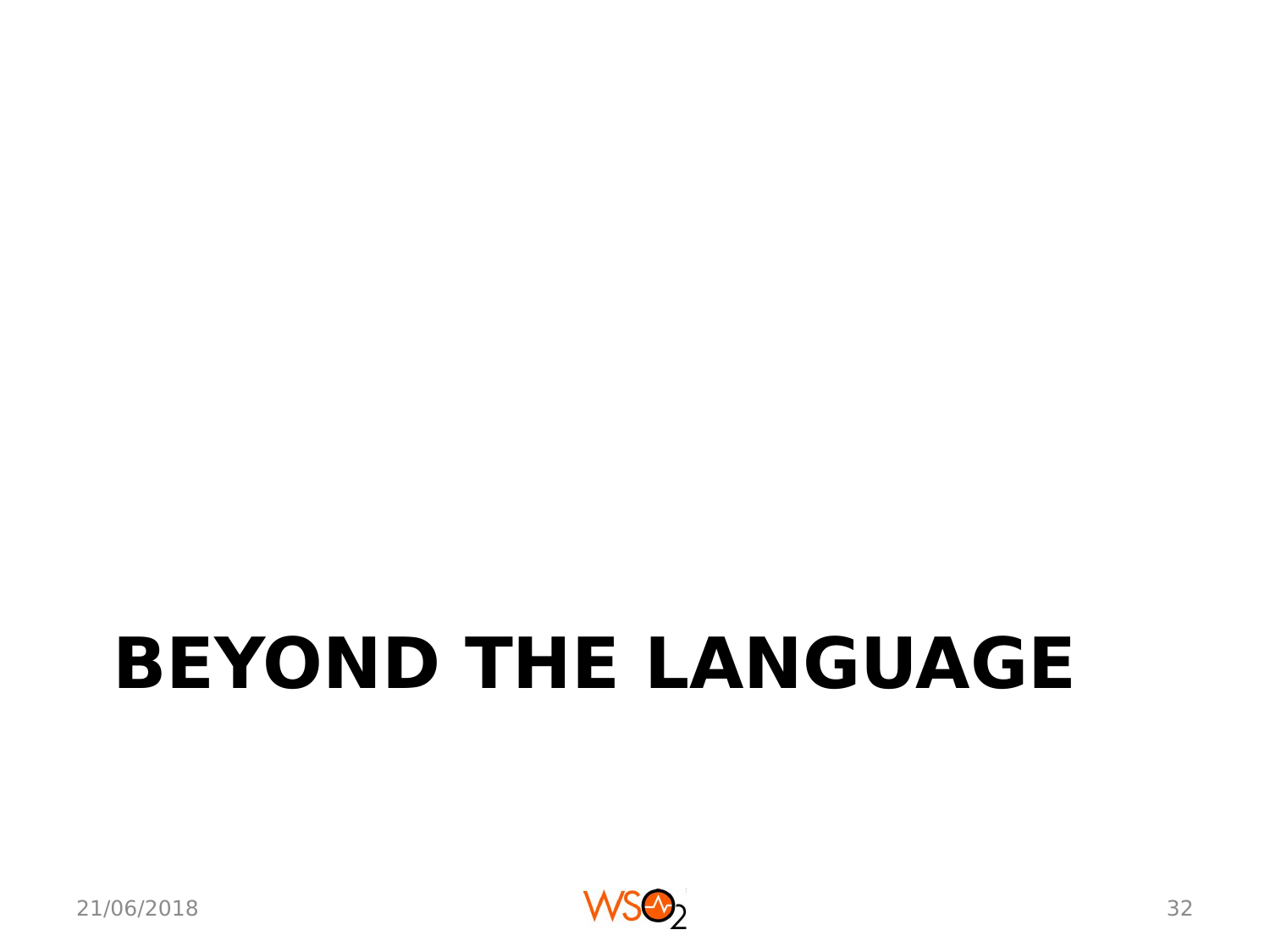#### Programming is more than just code

- Editing & debugging
- Testing
- Observability
- Dependencies, versions and building
- Documentation
- Sharing

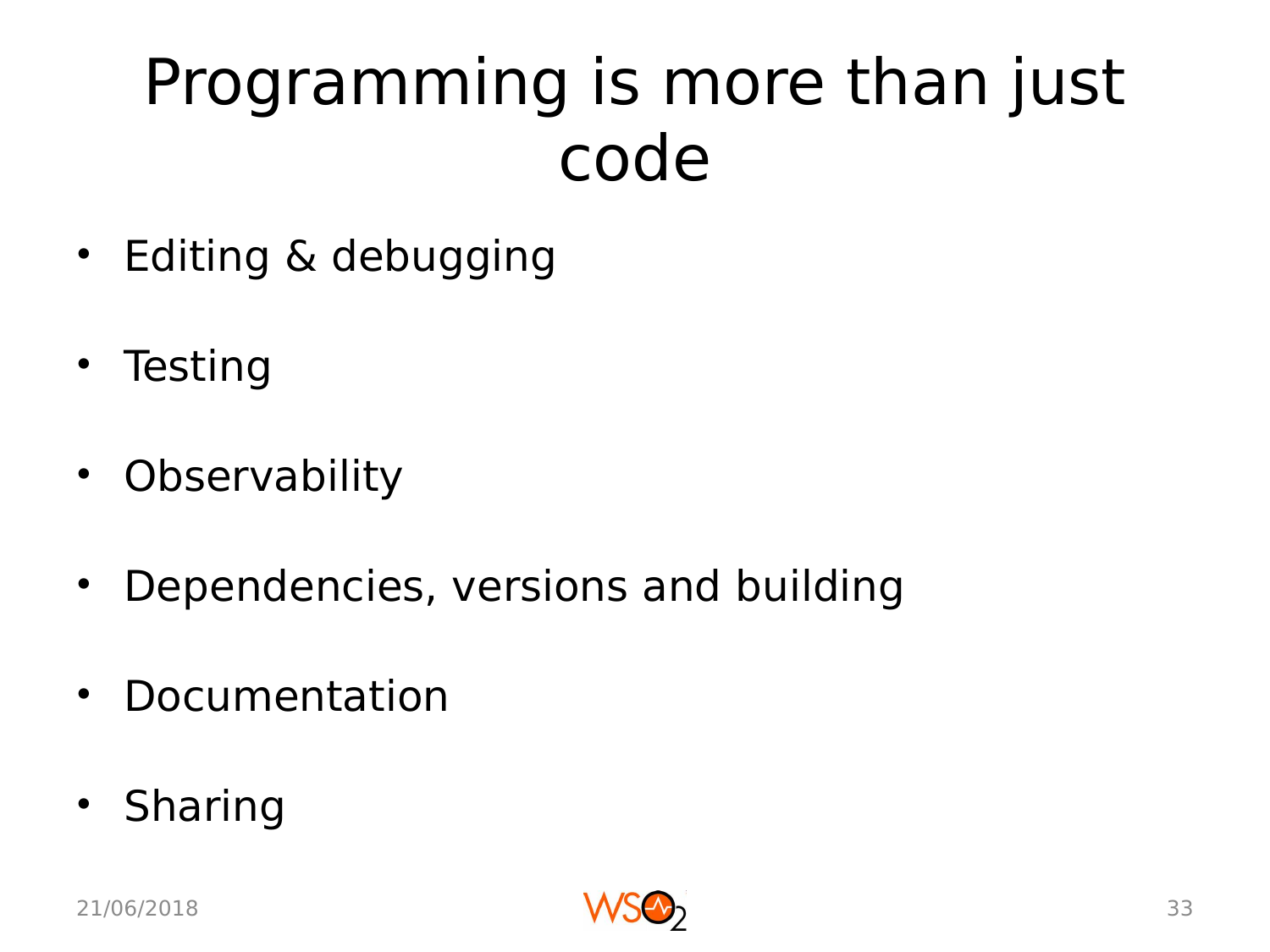#### Implementation

- Compiler produces BVM instructions into library (.balo) or linked binary (.balx)
- Extensible architecture for compiler to allow 3rd party annotation processing to become part of compilation process, e.g. Docker/K8s
- IDEs supported via Language Server Protocol – Plugins for VS Code, IntelliJ and standalone browserbased Composer
- Compiler & BVM currently written in Java

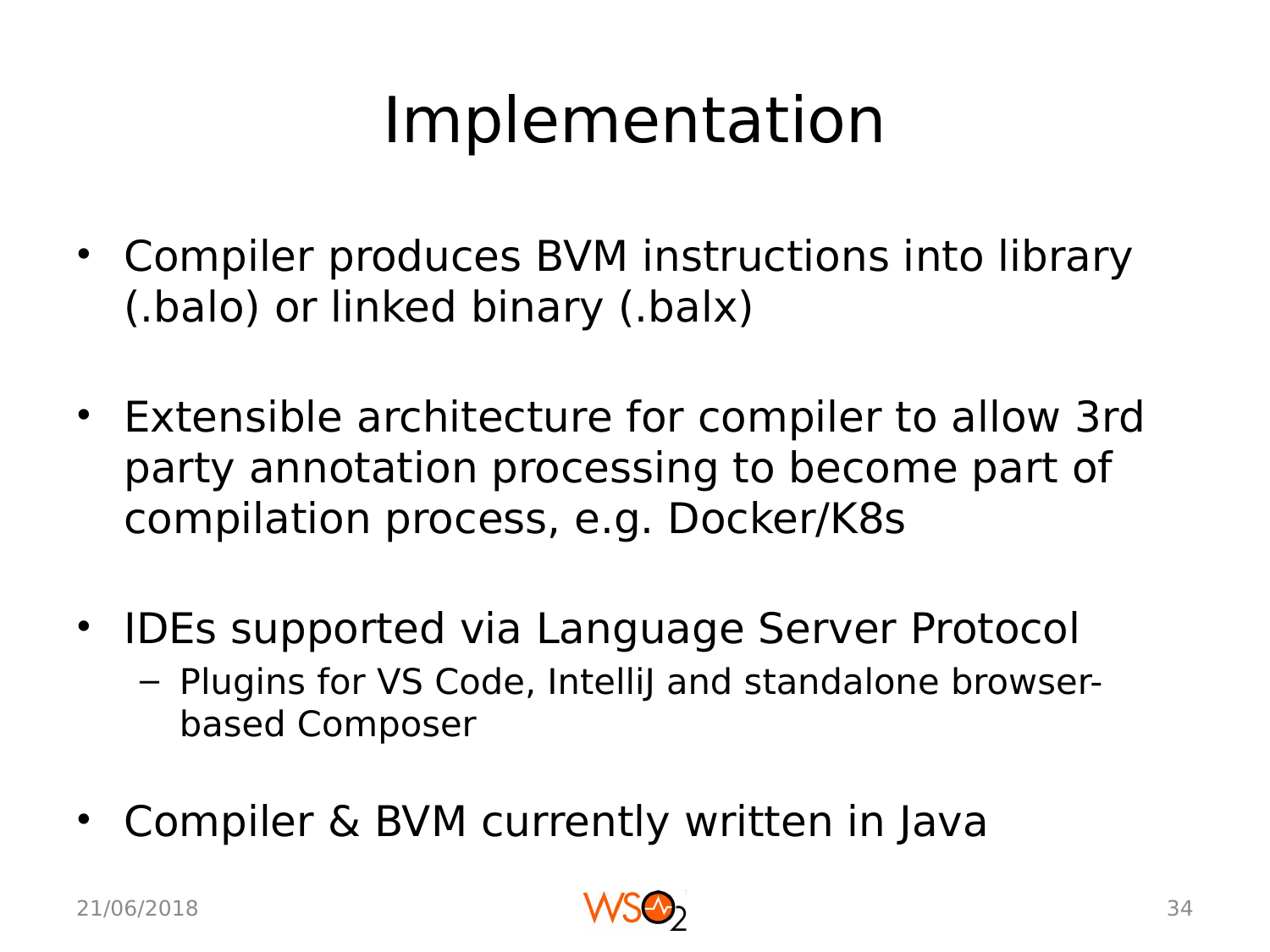#### Future work

- Forward recoverability
- Compensation
- Checkpoint and restart
- Docker / Kubernetes compositions
- Merging / collapsing sequence diagrams
- Internationalizing the grammar
- Implementation
	- Native compilation via LLVM

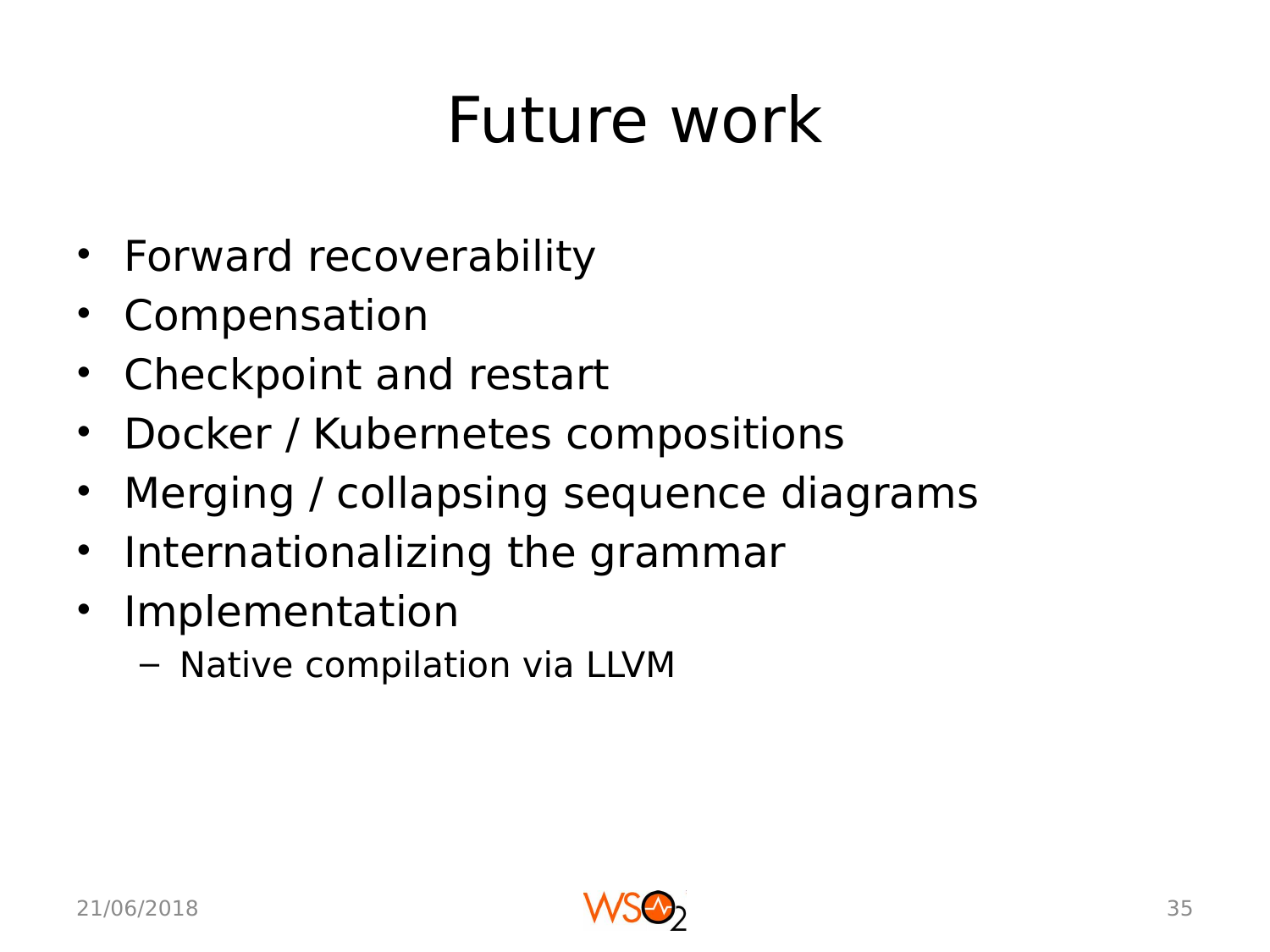## Summary

- Ballerina is an attempt to build a modern industrial grade programming language – For future with lots of network endpoints
- Type system is designed to make network data processing easier
- First class network services along with functions/objects
- Framework to encourage more secure code
- Fully open source and developed openly